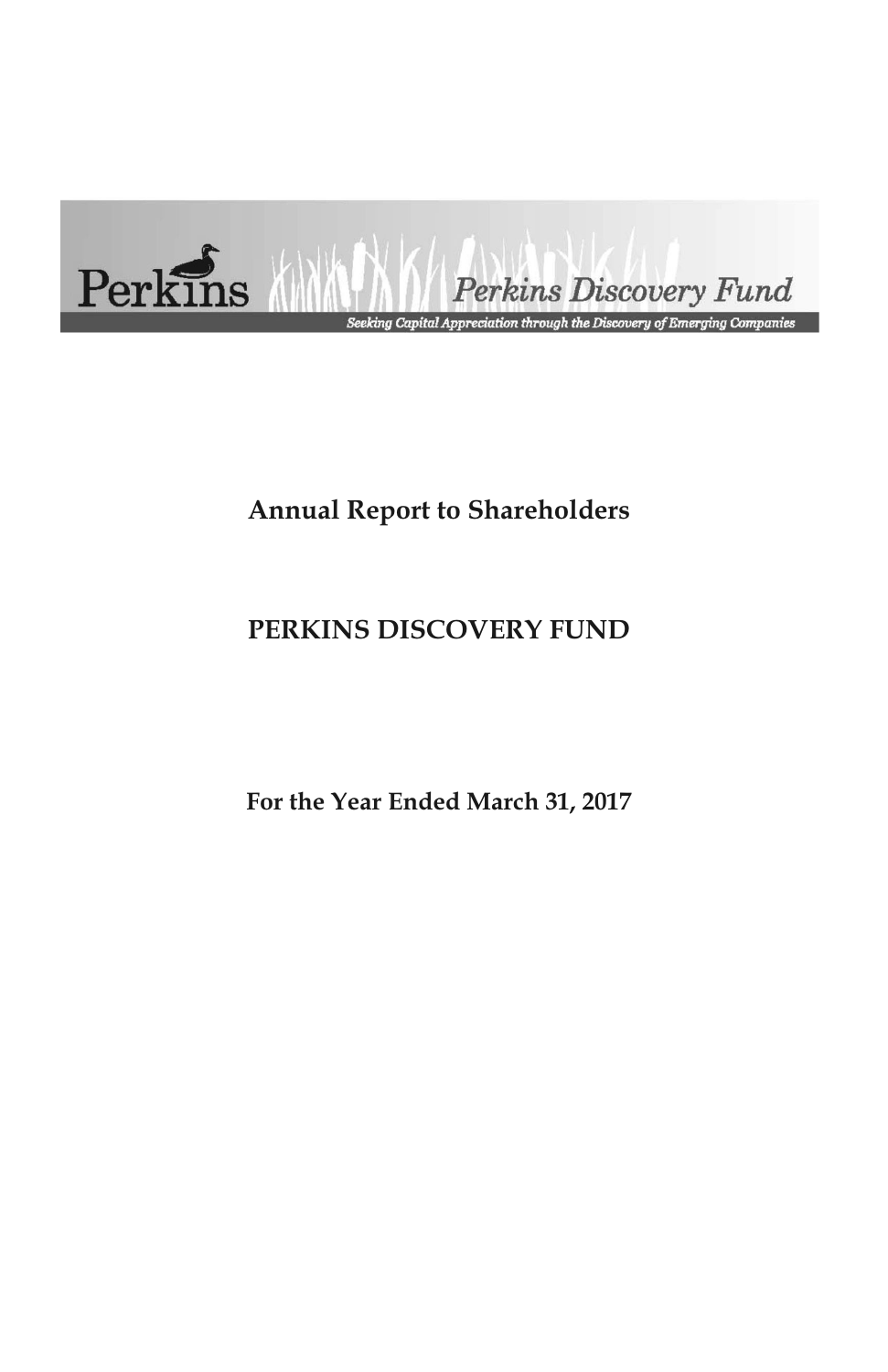May 1, 2017

Dear Shareholders:

For the fiscal year ended March 31, 2017 the Fund had a return of 21.33% versus 25.31% for the Wilshire U.S. Micro-Cap Index, 24.41% for the Russell 2000® Index, 21.39% for the NASDAQ Composite and 14.71% for the S&P 500® Index. After several years of underperformance micro-cap stocks in general outperformed the larger indexes during three of the last four quarters.

At the Perkins Discovery Fund, we follow a bottom-up approach, using both fundamental and technical chart analysis to find new investment opportunities one by one and to monitor our current holdings. During the fiscal year, we acquired 8 new holdings and disposed of 7. As a result, the portfolio expanded from 21 holdings to 22. We started the year with 94.8% invested in securities and ended with 99.3% invested.

Our three biggest gaining stocks for the year were Cardiovascular Systems, Inc., Axogen, Inc. and Eplus, Inc. Cardiovascular Systems develops and markets orbital atherectomy medical devices for the treatment of peripheral and coronary artery disease. We purchased our position over seven years ago and the stock has been a big winner for the fund. After a large correction last year the stock has resumed its uptrend. Axogen, with a focus on peripheral nerve injuries, provides surgeons with solutions to repair and protect peripheral nerves and to measure and monitor nerve function. Purchased just over two years ago, the stock has been a strong performer with yearover-year revenue growth exceeding 50% since our purchase. It was also a top performer for the Fund last year. Eplus enables organizations to optimize their IT infrastructure and supply chain processes by delivering world-class IT products from top manufacturers, professional services, flexible lease financing, proprietary software, and patented business methods and systems. We have owned the company since 2009 as the stock was breaking out of a multi-year base. The company has continued to perform very well and the stock is in a strong uptrend. Although we have sold parts of our position along the way, it is still one of the Fund's largest holdings.

The Fund's three biggest losers during the year were Rockwell Medical, Inc., Bioscript, Inc., and Inventure Foods, Inc. Rockwell Medical is a biopharmaceutical company targeting end-stage renal disease and chronic kidney disease. We originally purchased shares in May of 2013 in a public offering by the company. Although still held at a profit, the stock has been down over the past year as they worked to obtain a favorable reimbursement code for one FDA approved product, Triferic, and launch another, Calcitriol. Both efforts have taken considerably longer than expected, as is often the case with new products. BioScrip, Inc. is a pure play national provider of home infusion and home care management solutions. We purchased our holding less than a year ago as the company underwent a reorganization and acquisition of a large competitor. Although down from our purchase price the company continues to make progress. Inventure Foods is a long-term holding that was down as they made investments in new products and experienced recalls in several product lines. Despite initiatives to increase shareholder value, the stock has continued to decline. We sold stock during the year and have recently sold the remainder of our position.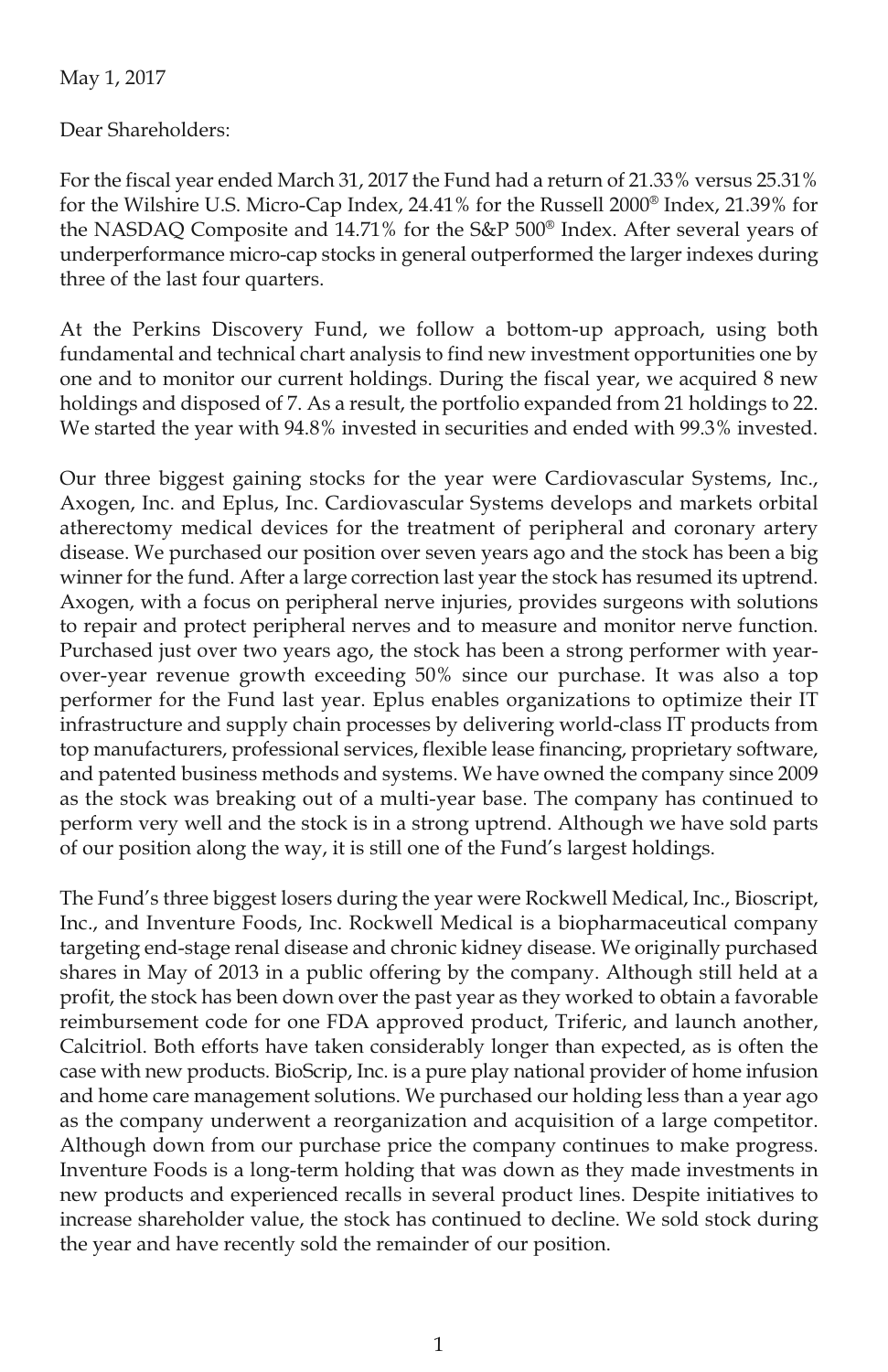The table below shows the Fund's performance for various periods ended March 31, 2017.

|                        | <b>Perkins</b>   | <b>Wilshire US</b> |                                               | <b>NASDAO</b> | $S\&P$        |
|------------------------|------------------|--------------------|-----------------------------------------------|---------------|---------------|
| Annualized             | <b>Discovery</b> |                    | Micro-Cap Russell 2000 <sup>®</sup> Composite |               | $500^{\circ}$ |
| Return                 | Fund             | Index              | Index                                         | Index         | <b>Index</b>  |
| Since 4-9-98 Inception | 9.27%            | 7.64%              | 5.74%                                         | 6.40%         | 4.06%         |
| <b>Fifteen Year</b>    | 5.92%            | 8.42%              | 6.94%                                         | 8.07%         | 4.93%         |
| <b>Ten Year</b>        | 2.06%            | 4.70%              | 5.64%                                         | 9.34%         | 5.22%         |
| <b>Five Year</b>       | 5.46%            | 11.01%             | 10.79%                                        | 13.84%        | 10.90%        |
| <b>Three Year</b>      | $-5.03\%$        | 2.80%              | 5.72%                                         | 12.08%        | 8.06%         |
| <b>One Year</b>        | 21.33%           | 25.31%             | 24.41%                                        | 21.39%        | 14.71%        |

*Please note that performance data quoted represents past performance; past performance does not guarantee future results. The investment return and principal value of an investment will fluctuate so that an investor's shares, when redeemed, may be worth more or less than their original cost. Current performance of the fund may be lower or higher than the performance quoted. Performance data current to the most recent month end may be obtained by calling 800-366-8361. The fund imposes a 1.00% redemption fee on shares held less than 45 days. Performance data does not reflect the redemption fee. If it had, return would be reduced.*

After a pullback into last fall's election, the market has continued its previous rally. As we said earlier, small and micro-cap stocks in general have outperformed the largecap indexes during three of the last four quarters. This trend change comes after several years of underperformance and leads us to believe that small company stocks can continue to outpace the general market this year.

We cannot control the action of the market; however, we will continue to choose stocks that we believe can do well over the long term using our same bottom-up selection process of looking for small companies that are benefiting from positive change. And, of course, we continue to monitor our holdings. Some of these will reach levels where they will be sold, even though they may continue to be good companies. Others will not work out in the way we anticipated and will be candidates to be sold. Both will be replaced with new ideas, as part of an ongoing process. We believe the Discovery Fund is well positioned in micro-cap growth stocks that hold significant promise for the future.

Thank you for your continued support.

Sincerely,

RWFaking

Richard W. Perkins, C.F.A. Daniel S. Perkins, C.F.A. President **Executive Vice President** 

Daniel Staking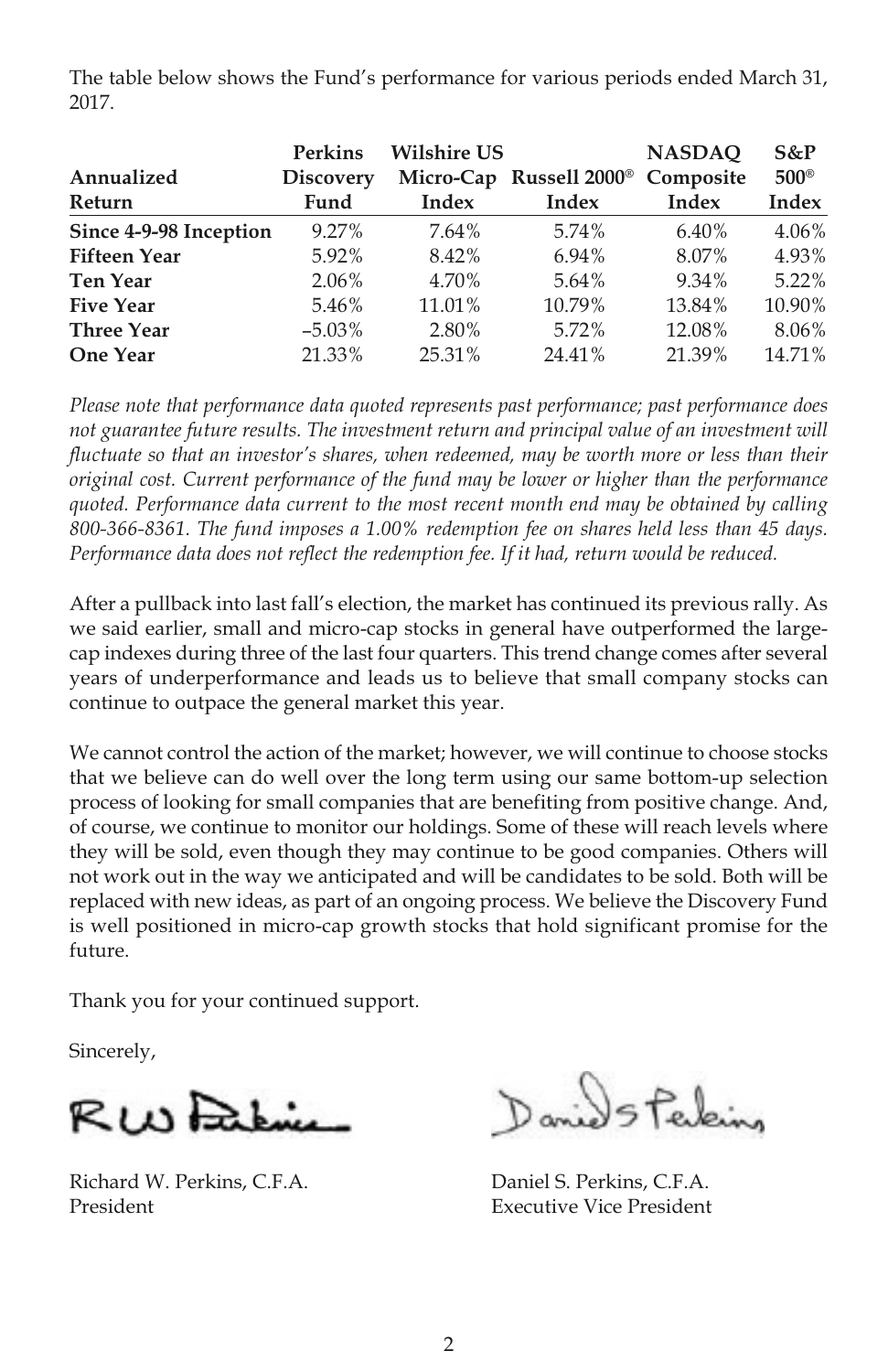Opinions expressed above are those of Richard W. Perkins or Daniel S. Perkins and are subject to change, are not guaranteed and should not be considered recommendations to buy or sell any security.

**Small company investing involves additional risks such as limited liquidity and greater volatility. The fund invests in micro-cap and early stage companies which tend to be more volatile and somewhat more speculative than investments in more established companies. As a result, investors considering an investment in the Fund should consider their ability to withstand the volatility of the Fund's net asset value associated with the risks of the portfolio.**

The S&P 500® Index is a broad-based unmanaged index of 500 stocks, which is widely recognized as representative of the equity market in general; the Russell 2000® Index consists of the smallest 2,000 companies in a group of 3,000 U.S. companies in the Russell 3000® Index, as ranked by market capitalization; and the NASDAQ Composite Index is a market capitalization-weighted index that is designed to represent the performance of the National Market System, which includes over 5,000 stocks traded only over-the-counter and not on an exchange. The Wilshire U.S. Micro-Cap Index represents a float-adjusted, market capitalization-weighted portfolio of all stocks below the 2,500<sup>th</sup> rank by market capitalization in the Wilshire 5000 at March 31 and September 30 of each year. One cannot invest directly in an index. Please refer to the schedule of investments for more information regarding fund holdings. Fund holdings are subject to change and are not recommendations to buy or sell any security.

Investment performance reflects fee waivers in effect. In the absence of such waivers, total return would be reduced.

Sales of the Fund's shares must be preceded or accompanied by a prospectus. Please read it carefully before investing.

The Fund is distributed by First Dominion Capital Corp. (05/17)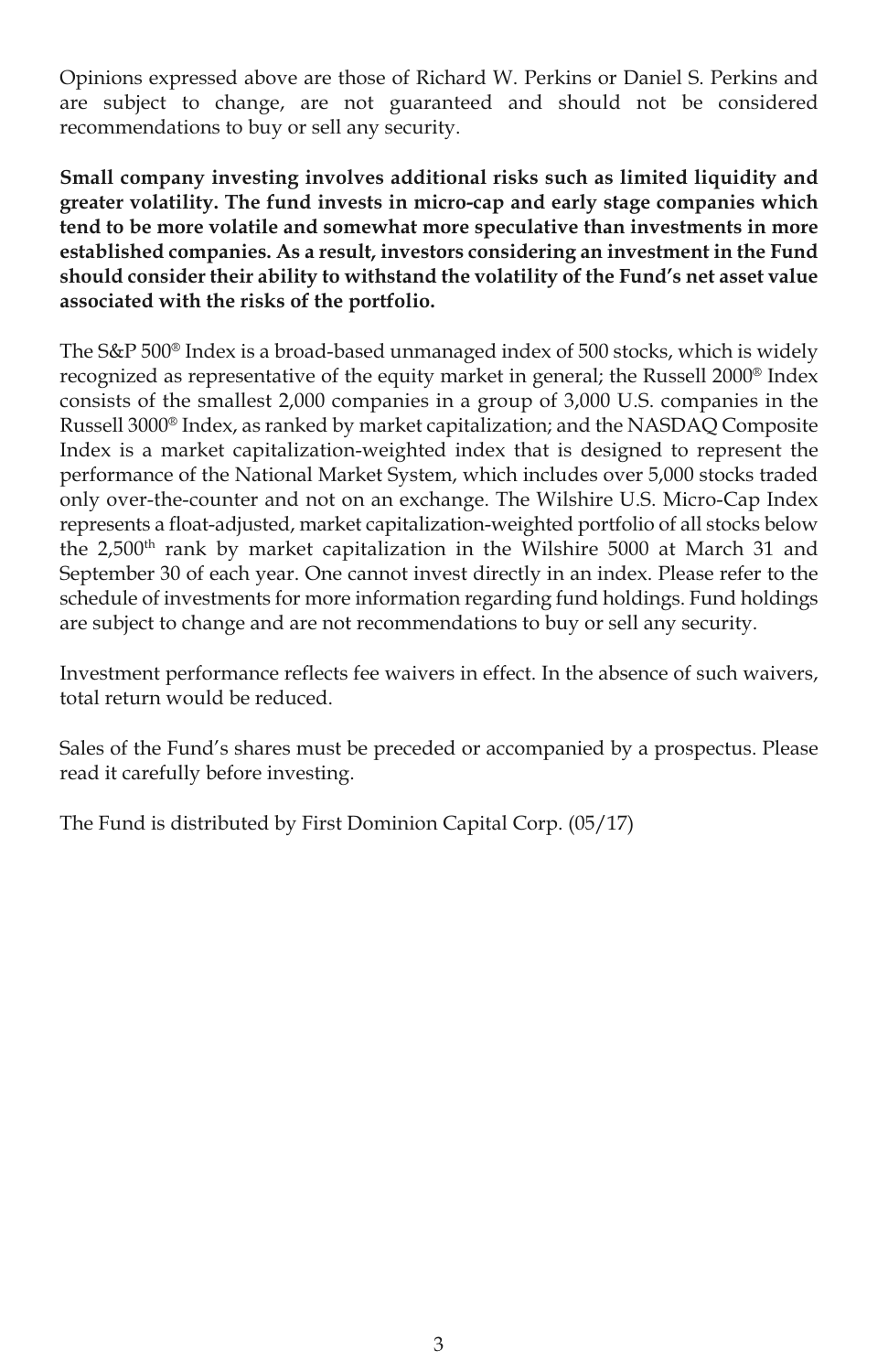## **Important Disclosure Statement**

*The Fund's prospectus contains important information about the Fund's investment objectives, potential risks, management fees, charges and expenses, and other information and should be read and considered carefully before investing. The Fund's past performance does not guarantee future results. The investment return and principal value of an investment in the Fund will fluctuate so that an investor's shares, when redeemed, may be worth more or less than their original cost. You may obtain a current copy of the Fund's prospectus by calling 1-800-673-0550. Distributed by First Dominion Capital Corp., Richmond, VA.*

*Current performance of the Fund may be lower or higher than the performance quoted. Performance data current to the most recent month end may be obtained by calling 1-800- 673-0550. Information provided with respect to the Fund's Portfolio Holdings, Sector Weightings, Number of Holdings and Expense Ratios are as of March 31, 2017 and are subject to change at any time.*

*Stated performance in the Fund was achieved at some or all points during the period by Perkins Capital Management, Inc. ("Perkins"), the investment advisor to the Fund. Perkins waived or reimbursed part of the Fund's total expenses. Had Perkins not waived or reimbursed expenses of the Fund, the Fund's performance would have been lower.*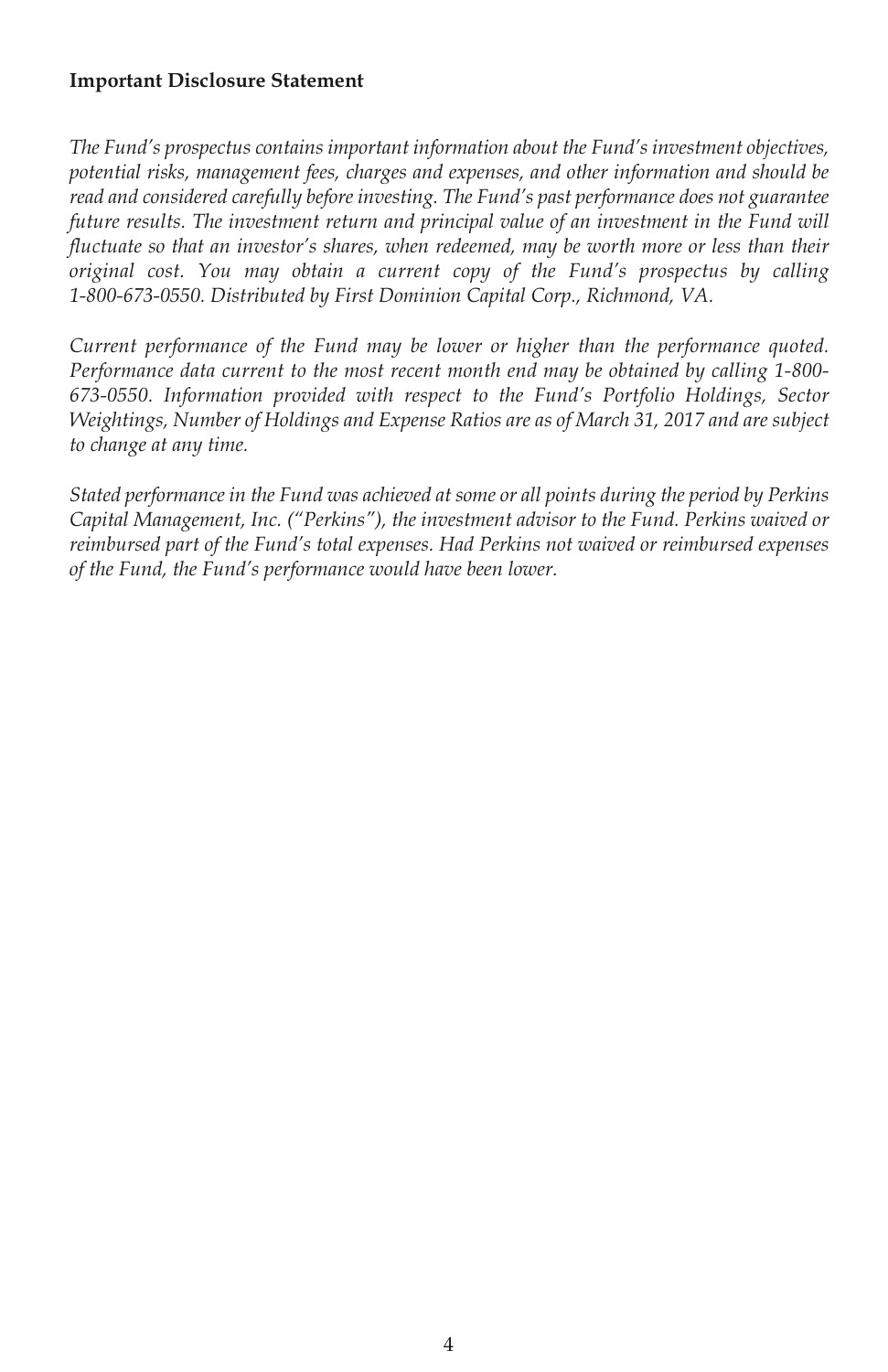

|                           | <b>Total Return</b>                 | Average Annual Return |                  |                  |                                                                              |  |
|---------------------------|-------------------------------------|-----------------------|------------------|------------------|------------------------------------------------------------------------------|--|
|                           | <b>One Year</b><br>Ended<br>3/31/17 | Ended<br>3/31/17      | Ended<br>3/31/17 | Ended<br>3/31/17 | Five Years Ten Years Fifteen Years Since Inception<br>4/9/1998 to<br>3/31/17 |  |
| Perkins Discovery Fund    | 21.33%                              | 5.46%                 | 2.06%            | 5.92%            | 9.27%                                                                        |  |
| $S\&P 500^{\circledR}$    | 14.71%                              | 10.90%                | 5.22%            | 4.93%            | 4.06%                                                                        |  |
| NASDAQ Composite          | 21.39%                              | 13.84%                | 9.34%            | 8.07%            | 6.40%                                                                        |  |
| Russell 2000 <sup>®</sup> | 24.41%                              | 10.79%                | 5.64%            | 6.94%            | 5.74%                                                                        |  |
| Wilshire US Micro Cap     | 25.31%                              | 11.01%                | 4.70%            | 8.42%            | 7.64%                                                                        |  |

Performance figures assume the reinvestment of all dividends and distributions and do not reflect the deduction of taxes that a shareholder would pay on Fund distributions or redemptions of Fund shares.

The S&P 500® Index is a broad-based unmanaged index of 500 stocks, which is widely recognized as representative of the equity market in general; the Russell 2000® Index consists of the smallest 2,000 companies and a group of 3,000 U.S. companies in the Russell  $3000^\circ$  Index, as ranked by market capitalization and the NASDAQ Composite Index is a market capitalization-weighted index that is designed to represent the performance of the National Market System, which includes over 5,000 traded only over-the-counter and not on an exchange. The Wilshire US Micro Cap Index is a floatadjusted, market capitalization-weighted index of the issues ranked below 2,500 by market capitalization of the Wilshire 5000 total Market Index.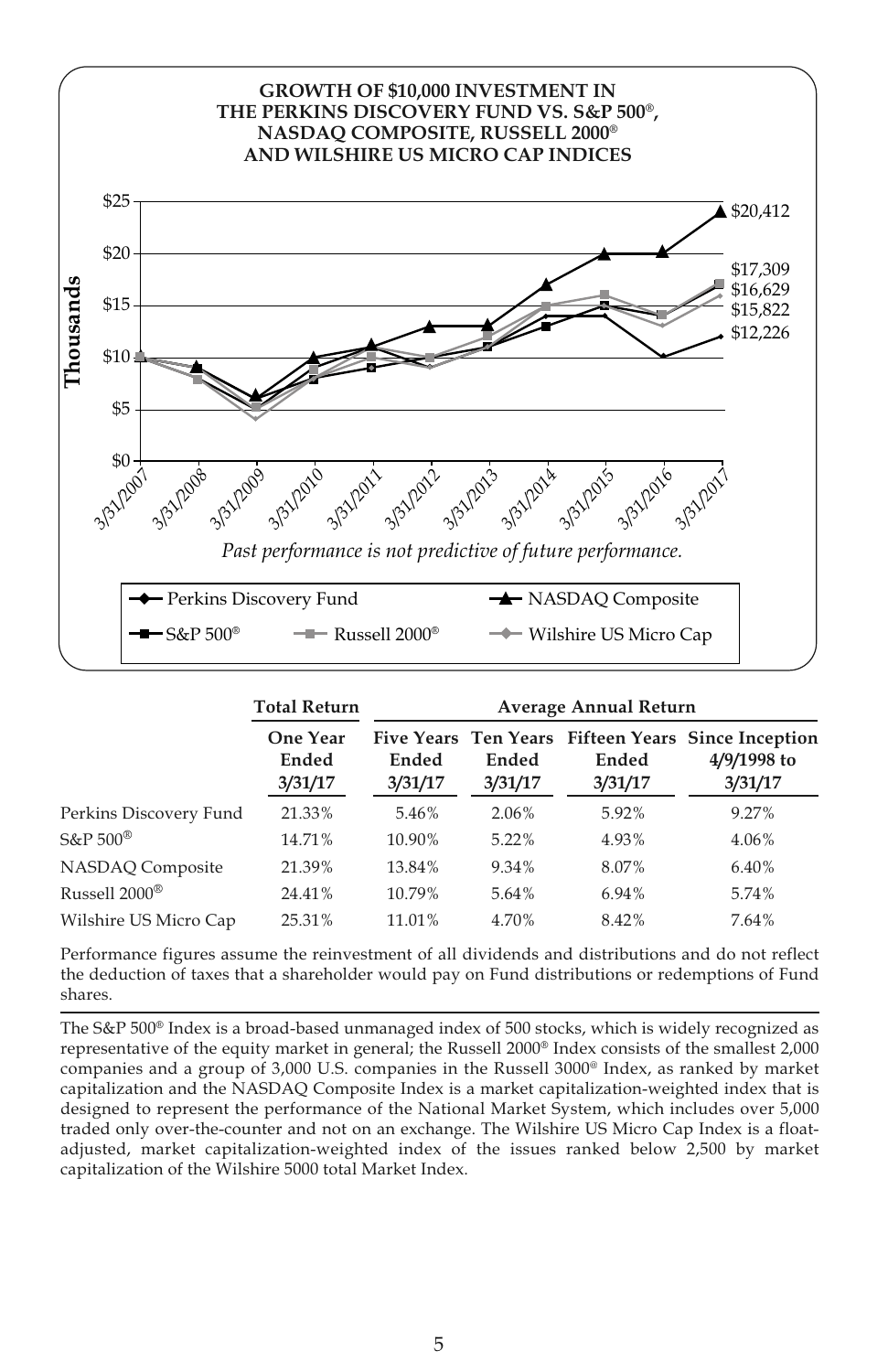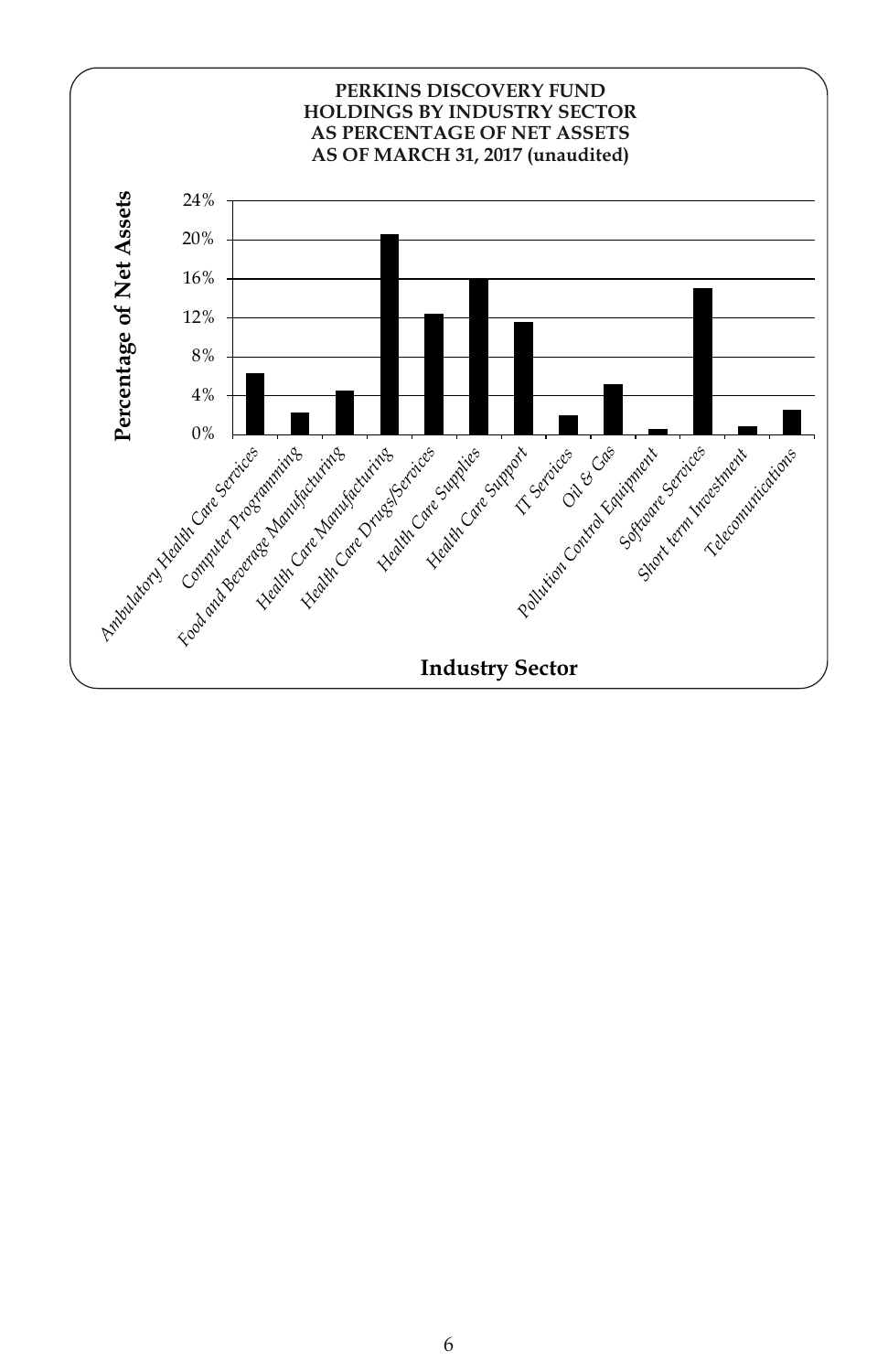## **PERKINS DISCOVERY FUND SCHEDULE OF INVESTMENTS**

## **March 31, 2017**

|                                                  |               | Fair          |
|--------------------------------------------------|---------------|---------------|
|                                                  | <b>Shares</b> | Value         |
| COMMON STOCKS - 99.25%                           |               |               |
| <b>AMBULATORY HEALTH CARE SERVICES - 6.34%</b>   |               |               |
| U.S. Physical Therapy, Inc.                      | 6,250         | \$<br>408,125 |
| <b>COMPUTER PROGRAMMING - 2.31%</b>              |               |               |
| USA Technologies, Inc.*                          | 35,000        | 148,750       |
| <b>FOOD &amp; BEVERAGE MANUFACTURING - 4.55%</b> |               |               |
| Craft Brew Alliance, Inc.*                       | 12,000        | 160,200       |
| Inventure Foods, Inc.*                           | 30,000        | 132,600       |
|                                                  |               | 292,800       |
| <b>HEALTH CARE MANUFACTURING - 20.60%</b>        |               |               |
| AtriCure, Inc.*                                  | 25,000        | 478,750       |
| Cardiovascular Systems, Inc.*                    | 30,000        | 848,250       |
|                                                  |               | 1,327,000     |
| <b>HEALTH CARE DRUGS/SERVICES - 12.45%</b>       |               |               |
| BioScrip, Inc.*                                  | 55,000        | 93,500        |
| Depomed, Inc.*                                   | 25,000        | 313,750       |
| NeoGenomics, Inc.*                               | 50,000        | 394,500       |
|                                                  |               | 801,750       |
| <b>HEALTH CARE SUPPLIES - 15.91%</b>             |               |               |
| AxoGen Corp.*                                    | 55,000        | 574,750       |
| Cogentrix Medical, Inc.*                         | 55,000        | 99,000        |
| IRIDEX Corp.*                                    | 12,500        | 148,375       |
| Merit Medical Systems, Inc.*                     | 7,000         | 202,300       |
|                                                  |               | 1,024,425     |
| <b>HEALTH CARE SUPPORT - 11.60%</b>              |               |               |
| BioTelemetry, Inc.*                              | 15,000        | 434,250       |
| Rockwell Medical, Inc.*                          | 50,000        | 313,000       |
|                                                  |               | 747,250       |
| IT SERVICES - 2.02%                              |               |               |
| Perficient, Inc.*                                | 7,500         | 130,200       |
| OIL & GAS - 5.24%                                |               |               |
| SRC Energy Inc.*                                 | 40,000        | 337,600       |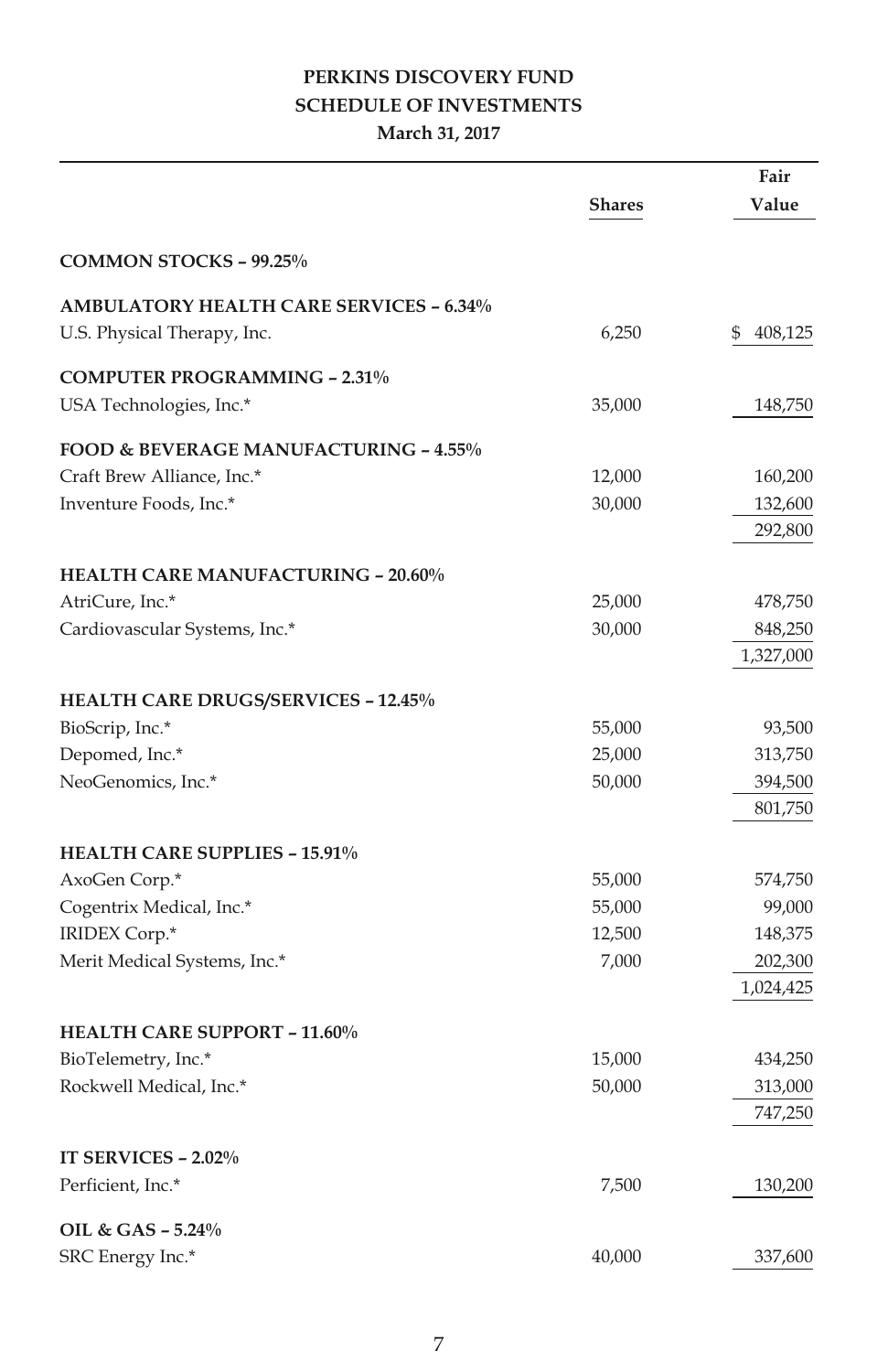## **PERKINS DISCOVERY FUND SCHEDULE OF INVESTMENTS – continued**

## **March 31, 2017**

|                                                     |               | Fair         |
|-----------------------------------------------------|---------------|--------------|
|                                                     | <b>Shares</b> | Value        |
| <b>POLLUTION CONTROL EQUIPMENT - 0.60%</b>          |               |              |
| LiqTech International, Inc.*                        | 100,000       | \$<br>39,000 |
| <b>SOFTWARE SERVICES - 15.08%</b>                   |               |              |
| Digital Turbine, Inc.*                              | 50,000        | 47,000       |
| ePlus, Inc.*                                        | 5,000         | 675,250      |
| InnerWorkings, Inc.*                                | 25,000        | 249,000      |
|                                                     |               | 971,250      |
| <b>TELECOMMUNICATIONS - 2.55%</b>                   |               |              |
| Ooma*                                               | 16,500        | 164,175      |
| TOTAL COMMON STOCKS - 99.25%                        |               |              |
| (Cost: \$3,310,265)                                 |               | 6,392,325    |
| <b>SHORT TERM INVESTMENT - 0.90%</b>                |               |              |
| Fidelity Prime Fund #690 Money Market Fund 0.32%**  |               |              |
| (Cost: \$58,252)                                    | 58,252        | 58,252       |
| TOTAL INVESTMENTS - 100.15%                         |               |              |
| (Cost: \$3,368,517)                                 |               | 6,450,577    |
| Liabilities, in excess of other assets $- (0.15)\%$ |               | (9, 435)     |
| <b>NET ASSETS - 100.00%</b>                         |               | \$6,441,142  |
| *Non-Income producing                               |               |              |
| **Effective 7 day yield as of March 31, 2017        |               |              |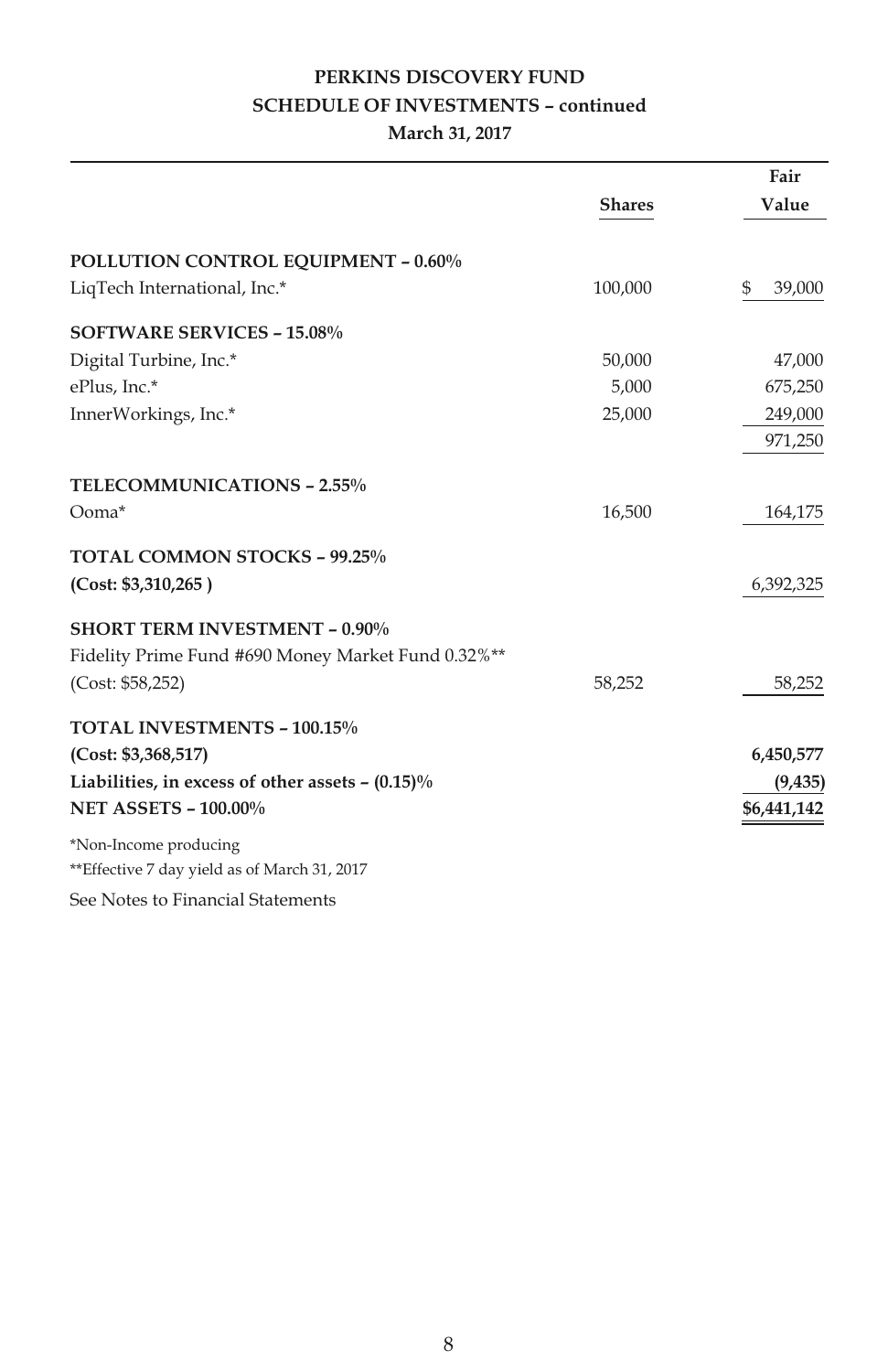## **PERKINS DISCOVERY FUND STATEMENT OF ASSETS AND LIABILITIES March 31, 2017**

| <b>ASSETS</b>                                                         |             |
|-----------------------------------------------------------------------|-------------|
| Investments at fair value (identified cost of \$3,368,517) (Note 1)   | \$6,450,577 |
| Receivable for capital stock sold                                     | 13          |
| Dividends and interest receivable                                     | 29          |
| Receivable from investment manager                                    | 4,580       |
| Prepaid expenses                                                      | 12,523      |
| <b>TOTAL ASSETS</b>                                                   | 6,467,722   |
| <b>LIABILITIES</b>                                                    |             |
| Accrued 12b-1 fees                                                    | 4,860       |
| Accrued administration, transfer agent and accounting fees            | 2,071       |
| Accrued professional fees                                             | 19,000      |
| Other accrued expenses                                                | 649         |
| <b>TOTAL LIABILITIES</b>                                              | 26,580      |
| <b>NET ASSETS</b>                                                     | \$6,441,142 |
| Net Assets Consist of:                                                |             |
| Paid-in-capital                                                       | \$4,325,232 |
| Accumulated undistributed net investment income (loss)                | (40, 961)   |
| Accumulated net realized gain (loss) on investments                   | (925, 189)  |
| Net unrealized appreciation (depreciation) of investments             | 3,082,060   |
| <b>Net Assets</b>                                                     | \$6,441,142 |
| <b>NET ASSET VALUE PER SHARE</b>                                      |             |
| <b>Investor Class Shares:</b>                                         |             |
| Net Assets                                                            | \$6,441,142 |
| Shares Outstanding (unlimited number of shares of beneficial interest |             |
| authorized without par value)                                         | 192,885     |
| Net Asset Value and Offering Price Per Share                          | \$<br>33.39 |
| Redemption Price Per Share*                                           | \$<br>33.06 |

\*Redemption price includes fee of 1% per share on the proceeds redeemed within 45 days of purchase.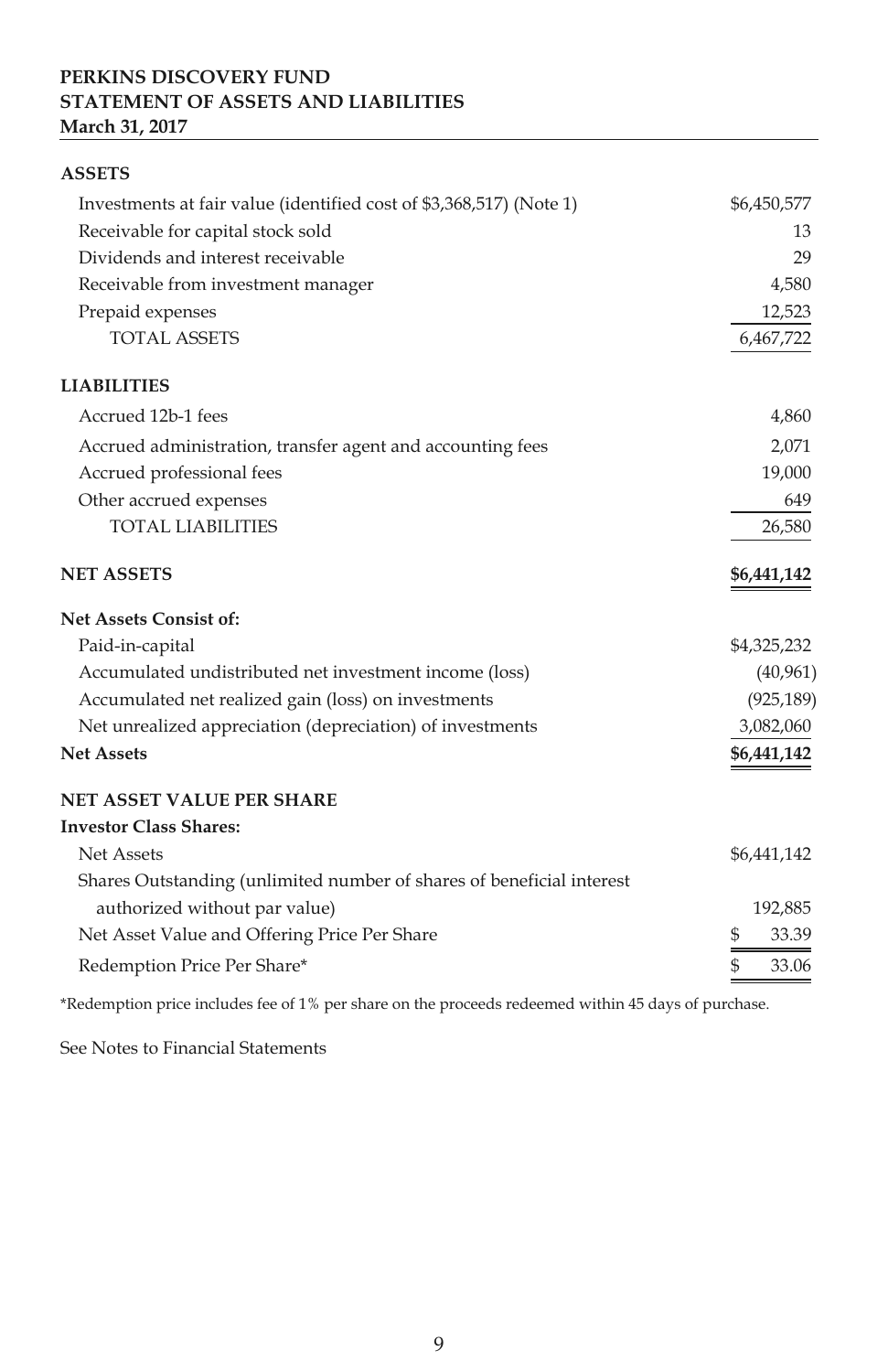## **PERKINS DISCOVERY FUND STATEMENT OF OPERATIONS Year ended March 31, 2017**

#### **INVESTMENT INCOME**

| Dividend                                                 | \$<br>7,912 |
|----------------------------------------------------------|-------------|
| Interest                                                 | 743         |
| Total investment income                                  | 8,655       |
| <b>EXPENSES</b>                                          |             |
| Investment management fees (Note 2)                      | 68,813      |
| 12b-1 fees (Note 2)                                      | 17,203      |
| Recordkeeping and administrative services (Note 2)       | 15,621      |
| Accounting fees (Note 2)                                 | 20,617      |
| Custody fees                                             | 3,333       |
| Transfer agent fees (Note 2)                             | 12,078      |
| Professional fees                                        | 34,194      |
| Filing and registration fees                             | 14,729      |
| <b>Trustee</b> fees                                      | 3,990       |
| Compliance fees                                          | 7,000       |
| Shareholder reports                                      | 11,499      |
| Shareholder servicing                                    | 2,156       |
| Insurance                                                | 2,934       |
| Other                                                    | 13,515      |
| Total expenses                                           | 227,682     |
| Management fee waivers (Note 2)                          | (61, 169)   |
| Net Expenses                                             | 166,513     |
| Net investment income (loss)                             | (157, 858)  |
| REALIZED AND UNREALIZED GAIN (LOSS) ON INVESTMENTS       |             |
| Net realized gain (loss) on investments                  | 633,153     |
| Net increase (decrease) in unrealized appreciation       |             |
| (depreciation) of investments                            | 811,093     |
| Net realized and unrealized gain (loss) on investments   | 1,444,246   |
| <b>INCREASE (DECREASE) IN NET ASSETS FROM OPERATIONS</b> | \$1,286,388 |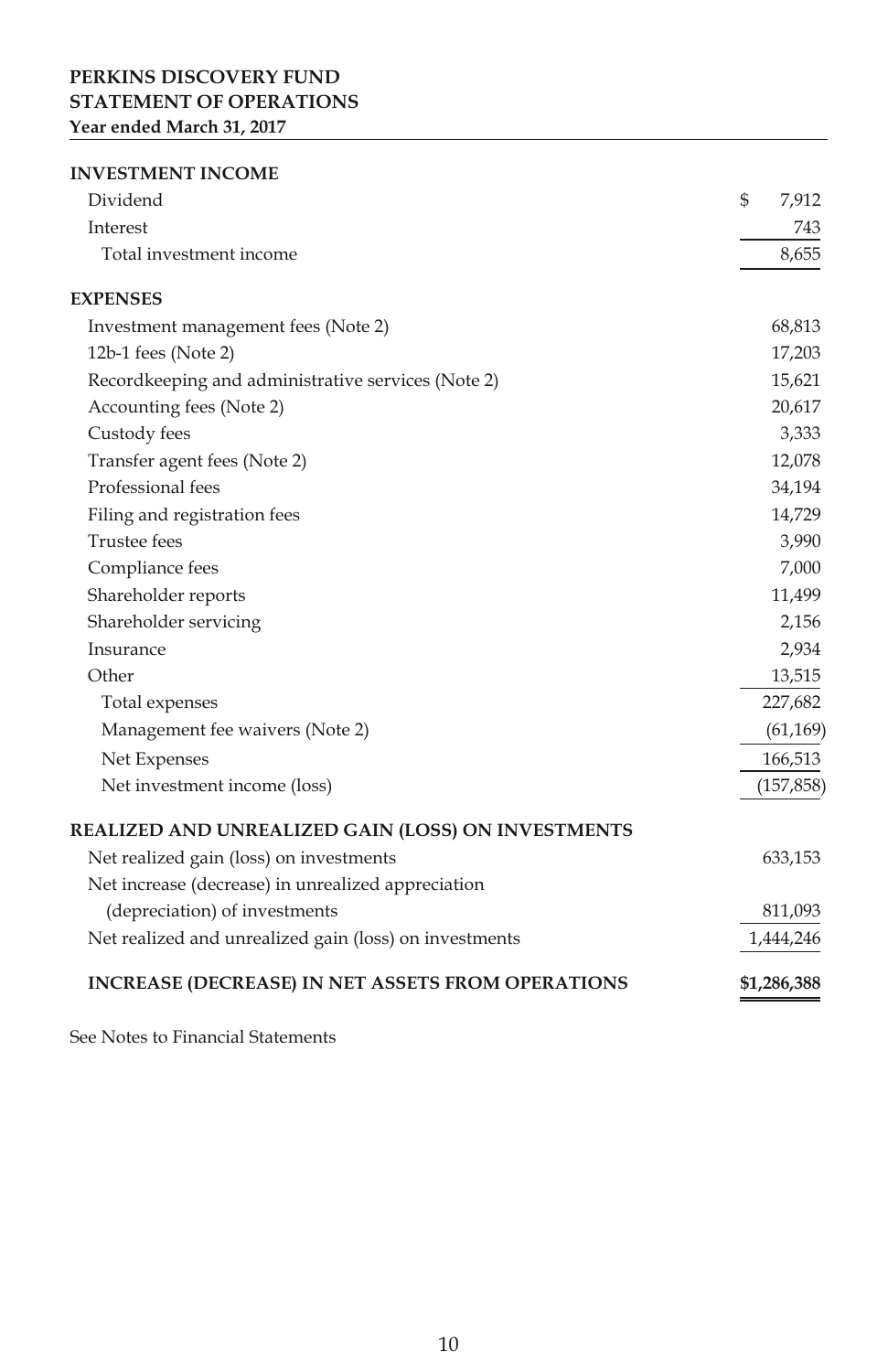## **PERKINS DISCOVERY FUND STATEMENTS OF CHANGES IN NET ASSETS**

|                                                            | Year ended<br>March 31, 2017 | Year ended<br>March 31, 2016 |
|------------------------------------------------------------|------------------------------|------------------------------|
| Increase (decrease) in Net Assets                          |                              |                              |
| <b>OPERATIONS</b>                                          |                              |                              |
| Net investment income (loss)                               | \$<br>(157, 858)             | \$<br>(160, 672)             |
| Net realized gain (loss) on investments                    | 633,153                      | 233,220                      |
| Net increase (decrease) in unrealized appreciation         |                              |                              |
| (depreciation) of investments                              | 811,093                      | (2,487,853)                  |
| Increase (decrease) in net assets from operations          | 1,286,388                    | (2,415,305)                  |
| <b>CAPITAL STOCK TRANSACTIONS (NOTE 5)</b>                 |                              |                              |
| Shares sold                                                | 382,559                      | 855,987                      |
| Shares redeemed                                            | $(1,405,514)$ **             | $(1,881,705)$ **             |
| Increase (decrease) in net assets from                     |                              |                              |
| capital stock transactions                                 | (1,022,955)                  | (1,025,718)                  |
| <b>NET ASSETS</b>                                          |                              |                              |
| Increase (decrease) during year                            | 263,433                      | (3,441,023)                  |
| Beginning of year                                          | 6,177,709                    | 9,618,732                    |
| End of year*                                               | \$6,441,142                  | \$ 6,177,709                 |
| * Includes undistributed net investment                    |                              |                              |
| income (loss) of:                                          | (40, 961)                    | (30, 860)                    |
| **Includes redemption fees of \$- and \$512, respectively. |                              |                              |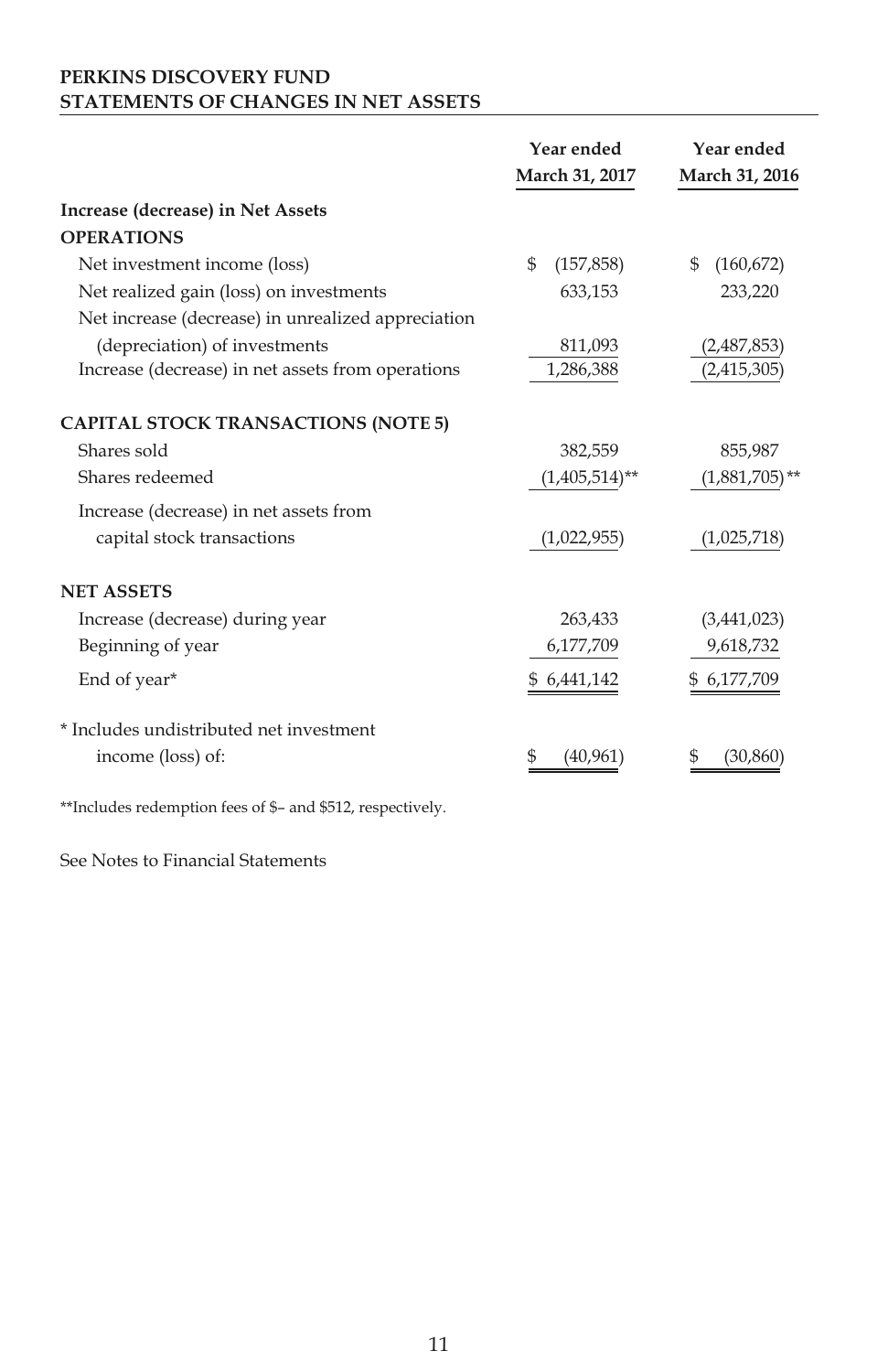## **PERKINS DISCOVERY FUND FINANCIAL HIGHLIGHTS SELECTED PER SHARE DATA THROUGHOUT EACH YEAR**

|                                             |    |            |    |             |    | Year Ended March 31, |             |   |            |
|---------------------------------------------|----|------------|----|-------------|----|----------------------|-------------|---|------------|
|                                             |    | 2017       |    | 2016        |    | 2015                 | 2014        |   | 2013       |
| Net asset value, beginning of year          | S  | 27.52      | \$ | 37.54       | \$ | 38.98                | \$<br>30.23 | S | 25.99      |
| <b>Investment activities</b>                |    |            |    |             |    |                      |             |   |            |
| Net investment income (loss) <sup>(1)</sup> |    | (0.75)     |    | (0.67)      |    | (0.71)               | (0.62)      |   | (0.34)     |
| Net realized and unrealized gain (loss)     |    |            |    |             |    |                      |             |   |            |
| on investments                              |    | 6.62       |    | (9.35)      |    | (0.73)               | 9.37        |   | 4.98       |
| Total from investment activities            |    | 5.87       |    | (10.02)     |    | (1.44)               | 8.75        |   | 4.64       |
| <b>Distributions</b>                        |    |            |    |             |    |                      |             |   |            |
| Net investment income                       |    |            |    |             |    |                      |             |   | (0.40)     |
| <b>Total distributions</b>                  |    |            |    |             |    |                      |             |   | (0.40)     |
| Paid-in capital from redemption fees        |    |            |    | (2)         |    |                      |             |   |            |
| Net asset value, end of year                |    | 33.39      |    | \$27.52     | S  | 37.54                | \$<br>38.98 |   | 30.23      |
| <b>Total Return</b>                         |    | 21.33%     |    | $(26.69\%)$ |    | $(3.69\%)$           | 28.94%      |   | 18.10%     |
| Ratios/Supplemental Data                    |    |            |    |             |    |                      |             |   |            |
| Ratio to average net assets                 |    |            |    |             |    |                      |             |   |            |
| Expenses, gross                             |    | 3.31%      |    | 3.27%       |    | 2.84%                | 2.83%       |   | 3.18%      |
| Expenses, net of waiver (Note 2)            |    | 2.42%      |    | 2.25%       |    | 2.16%                | 2.00%       |   | 2.00%      |
| Net investment income (loss)                |    | $(2.29\%)$ |    | $(2.01\%)$  |    | $(1.96\%)$           | $(1.81\%)$  |   | $(1.30\%)$ |
| Portfolio turnover rate                     |    | 17.80%     |    | 2.20%       |    | 21.13%               | 23.98%      |   | 12.97%     |
| Net assets, end of year (000's)             | \$ | 6,441      | S. | 6,178       | \$ | 9,619                | \$12,602    |   | \$10,491   |

(1) Per share amounts calculated using the average shares outstanding the year.

(2) Less than \$0.01 per share.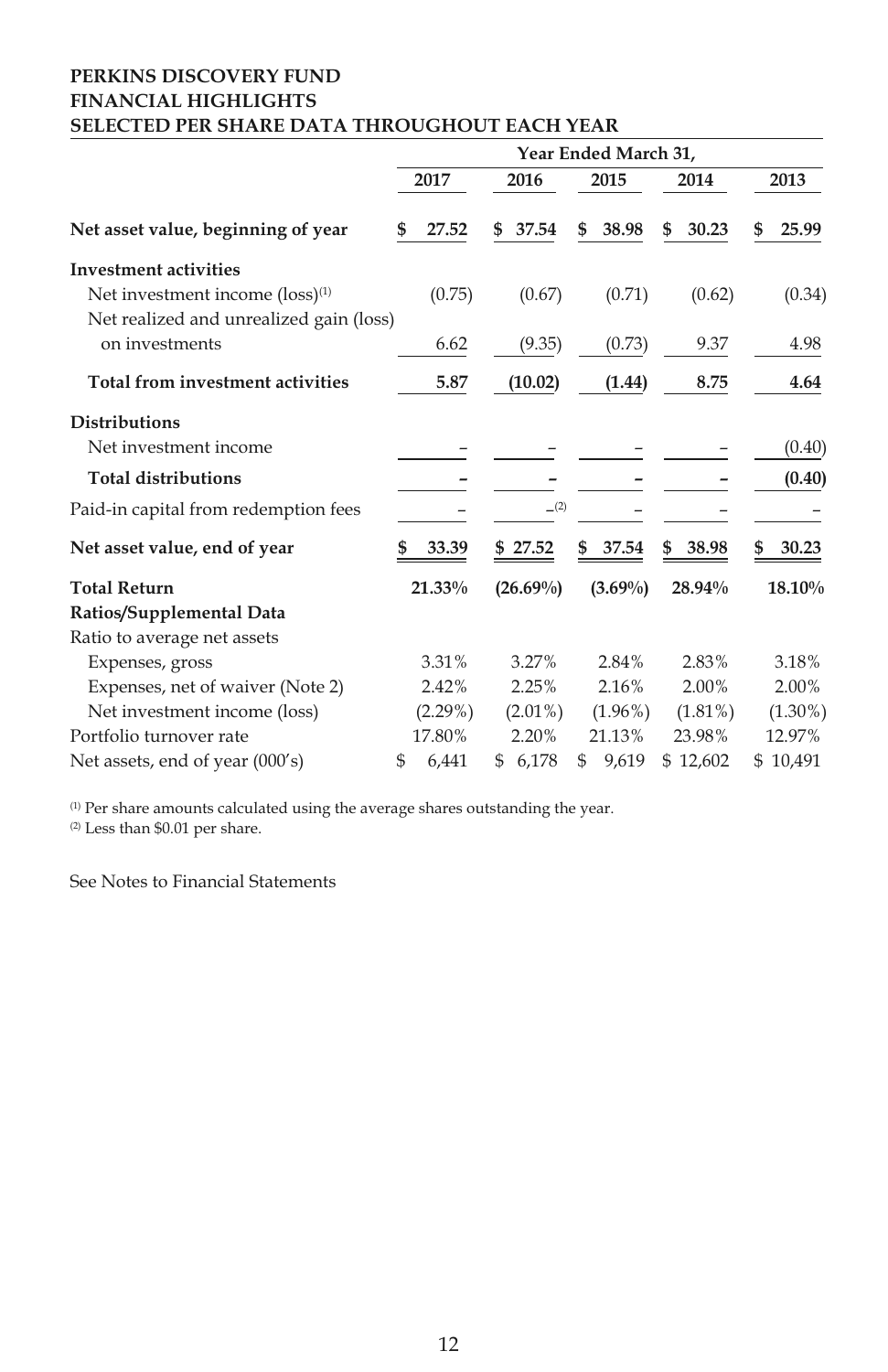## **NOTE 1 – ORGANIZATION AND SIGNIFICANT ACCOUNTING POLICIES**

The Perkins Discovery Fund (the "Fund") is a diversified series of the World Funds Trust ("WFT"), which is registered under The Investment Company Act of 1940, as amended, as an open-end management company. WFT was organized as a Delaware statutory trust on April 9, 2007. The Fund was established on April 9, 1998 as a series of Professionally Managed Portfolios. On October 26, 2012, the Fund reorganized as a separate series of WFT.

The Fund's objective is to seek long-term capital appreciation.

The following is a summary of significant accounting policies consistently followed by the Fund. The policies are in conformity with accounting principles generally accepted in the United States of America ("GAAP"). The Fund follows the investment company accounting and reporting guidance of the Financial Accounting Standards Board ("FASB") Accounting Standard Codification Topic 946 "Financial Services – Investment Companies".

## **Security Valuation**

The Fund's securities are valued at current market prices. Investments in securities traded on the national securities exchanges or included in the NASDAQ National Market System are valued at the last reported sale price. Other securities traded in the over-the-counter market and listed securities for which no sales are reported on a given date are valued at the last reported bid price. Short-term debt securities (less than 60 days to maturity) are valued at their fair value using amortized cost. Other assets for which market prices are not readily available are valued at their fair value as determined in good faith under procedures set by the Board. Generally, trading in corporate bonds, U.S. government securities and money market instruments is substantially completed each day at various times before the scheduled close of the NYSE. The value of these securities used in computing the NAV is determined as of such times.

The Fund has a policy that contemplates the use of fair value pricing to determine the net asset value ("NAV") per share of the Fund when market prices are unavailable as well as under special circumstances, such as: (i) if the primary market for a portfolio security suspends or limits trading or price movements of the security; and (ii) when an event occurs after the close of the exchange on which a portfolio security is principally traded that is likely to have changed the value of the security. Since most of the Fund's investments are traded on U.S. securities exchanges, it is anticipated that the use of fair value pricing will be limited.

When the Fund uses fair value pricing to determine the NAV per share of the Fund, securities will not be priced on the basis of quotations from the primary market in which they are traded, but rather may be priced by another method that the Board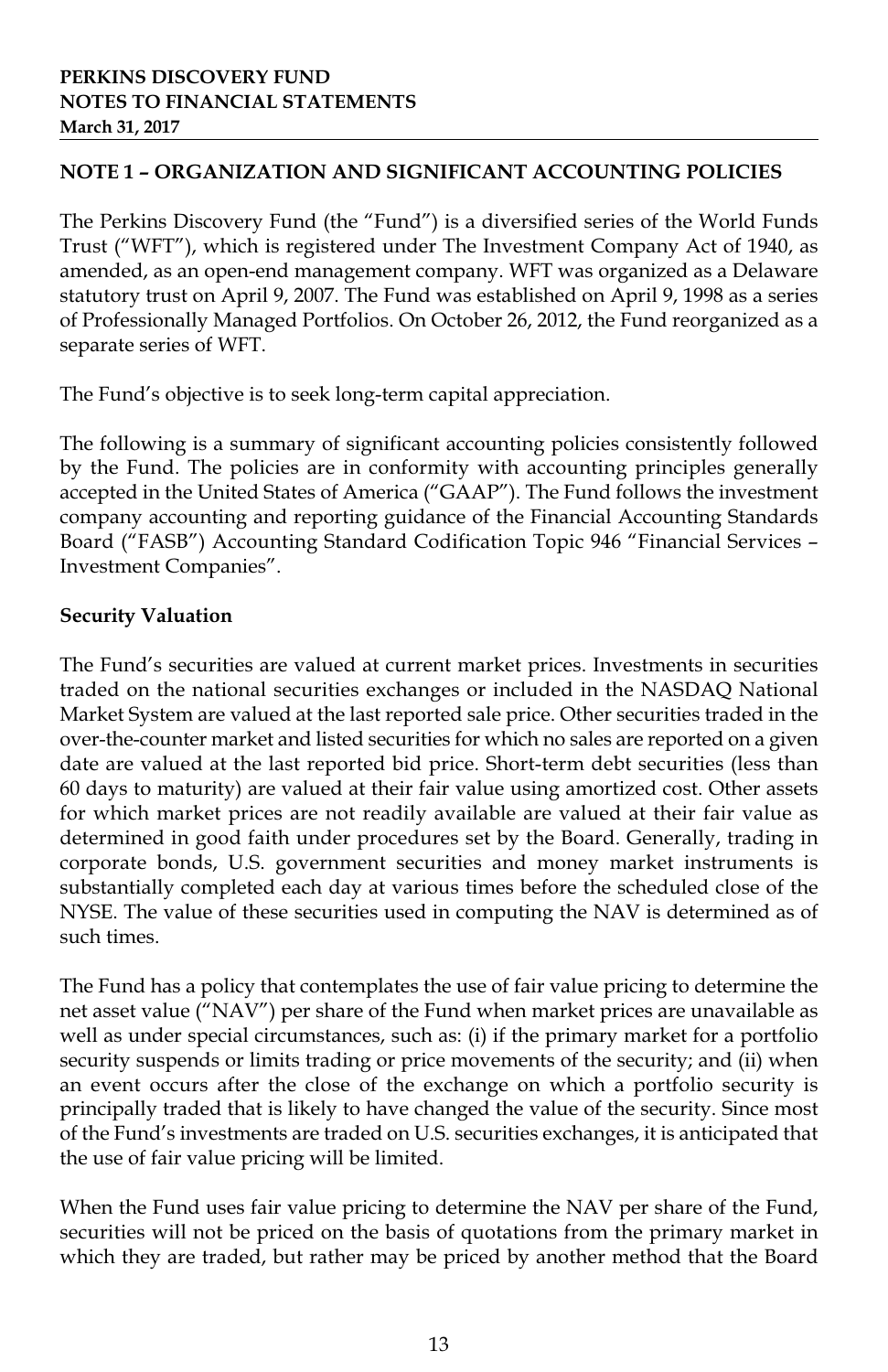believes accurately reflects fair value. Any method used will be approved by the Board and results will be monitored to evaluate accuracy. The Fund's policy is intended to result in a calculation of the Fund's NAV that fairly reflects security values as of the time of pricing. However, fair values determined pursuant to the Fund's procedures may not accurately reflect the price that the Fund could obtain for a security if it were to dispose of that security as of the time of pricing.

The Fund has adopted fair valuation accounting standards that establish an authoritative definition of fair value and set out a hierarchy for measuring fair value. These standards require additional disclosures about the various inputs used to develop the measurements of fair value. These inputs are summarized in the three broad levels listed below.

Various inputs are used in determining the value of a Fund's investments. GAAP established a three-tier hierarchy of inputs to establish a classification of fair value measurements for disclosure purposes. Level 1 includes quoted prices in active markets for identical securities. Level 2 includes other significant observable market-based inputs (including quoted prices for similar securities, interest rates, prepayment speeds, credit risk, etc.). Level 3 includes significant unobservable inputs (including the Fund's own assumptions in determining fair value of investments).

The inputs or methodology used for valuing securities are not necessarily an indication of the risk associated with investing in those securities.

The following is a summary of the inputs used to value the Fund's investments as of March 31, 2017:

|                        | Level 1<br>Ouoted | Level 2<br>Other<br>Significant<br>Observable | Level 3<br>Significant<br>Unobservable |             |
|------------------------|-------------------|-----------------------------------------------|----------------------------------------|-------------|
|                        | Prices            | Inputs                                        | Inputs                                 | Total       |
| Common Stocks          | \$6,392,325       | \$–                                           | \$–                                    | \$6,392,325 |
| Short term Investments | 58,252            |                                               |                                        | 58,252      |
|                        | \$6,450,577       |                                               | \$–                                    | \$6,450,577 |

Refer to the Fund's Schedule of Investments for a listing of the securities by type and industry.

There were no transfers into or out of any levels during the year ended March 31, 2017. The Fund recognizes transfers between fair value hierarchy levels at the end of the reporting period. The Fund held no Level 3 securities at any time during the year ended March 31, 2017.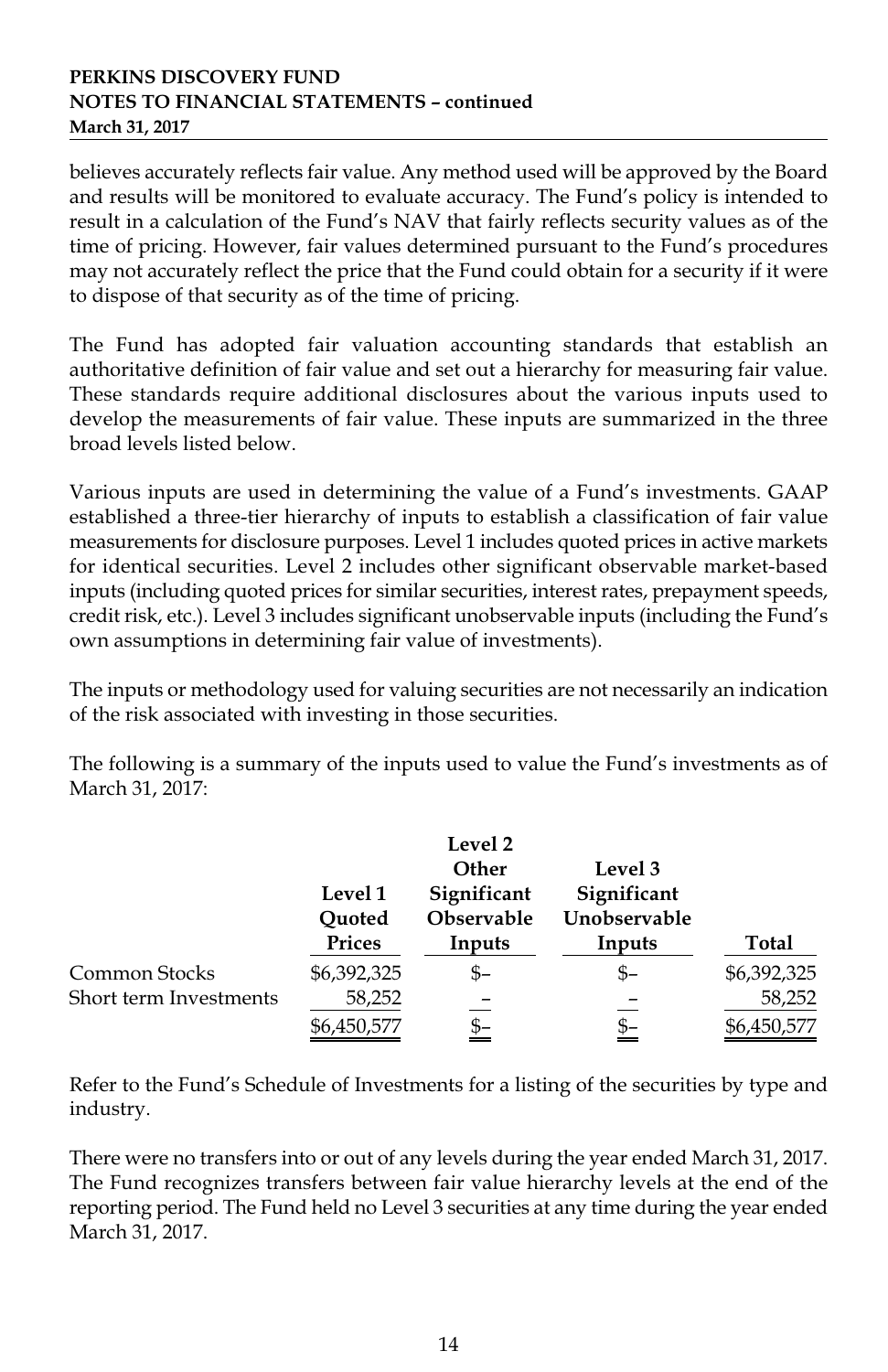## **Security Transactions and Income**

Security transactions are accounted for on the trade date. The cost of securities sold is determined generally on specific identification basis. Realized gains and losses from security transactions are determined on the basis of identified cost for book and tax purposes. Dividends are recorded on the ex-dividend date. Interest income is recorded on an accrual basis.

## **Cash and Cash Equivalents**

Cash and cash equivalents consist of overnight deposits with the custodian bank which earn interest at the current market rate.

### **Accounting Estimates**

In preparing financial statements in conformity with GAAP, management makes estimates and assumptions that affect the reported amounts of assets and liabilities at the date of the financial statements, as well as the reported amounts of revenues and expenses during the reporting period. Actual results could differ from those estimates.

### **Federal Income Taxes**

The Fund intends to comply with the requirements of the Internal Revenue Code applicable to regulated investment companies and to distribute all of its taxable income to its shareholders. The Fund also intends to distribute sufficient net investment income and net capital gains, if any, so that it will not be subject to excise tax on undistributed income and gains. Therefore, no federal income tax or excise provision is required.

Management has reviewed the Fund's tax positions for each of the open tax years (2014-2016) or expected to be taken in the Fund's 2017 tax returns and has concluded that no liability for unrecognized tax benefits should be recorded related to uncertain tax positions taken in the Fund's tax returns. The Fund has no examinations in progress and management is not aware of any tax positions for which it is reasonably possible that the total amounts of unrecognized tax benefits will significantly change.

## **Reclassification of Capital Accounts**

GAAP requires that certain components of net assets relating to permanent differences be reclassified between financial and tax reporting. For the year ended March 31, 2017, such classifications reduced paid-in capital and net investment loss by \$147,757.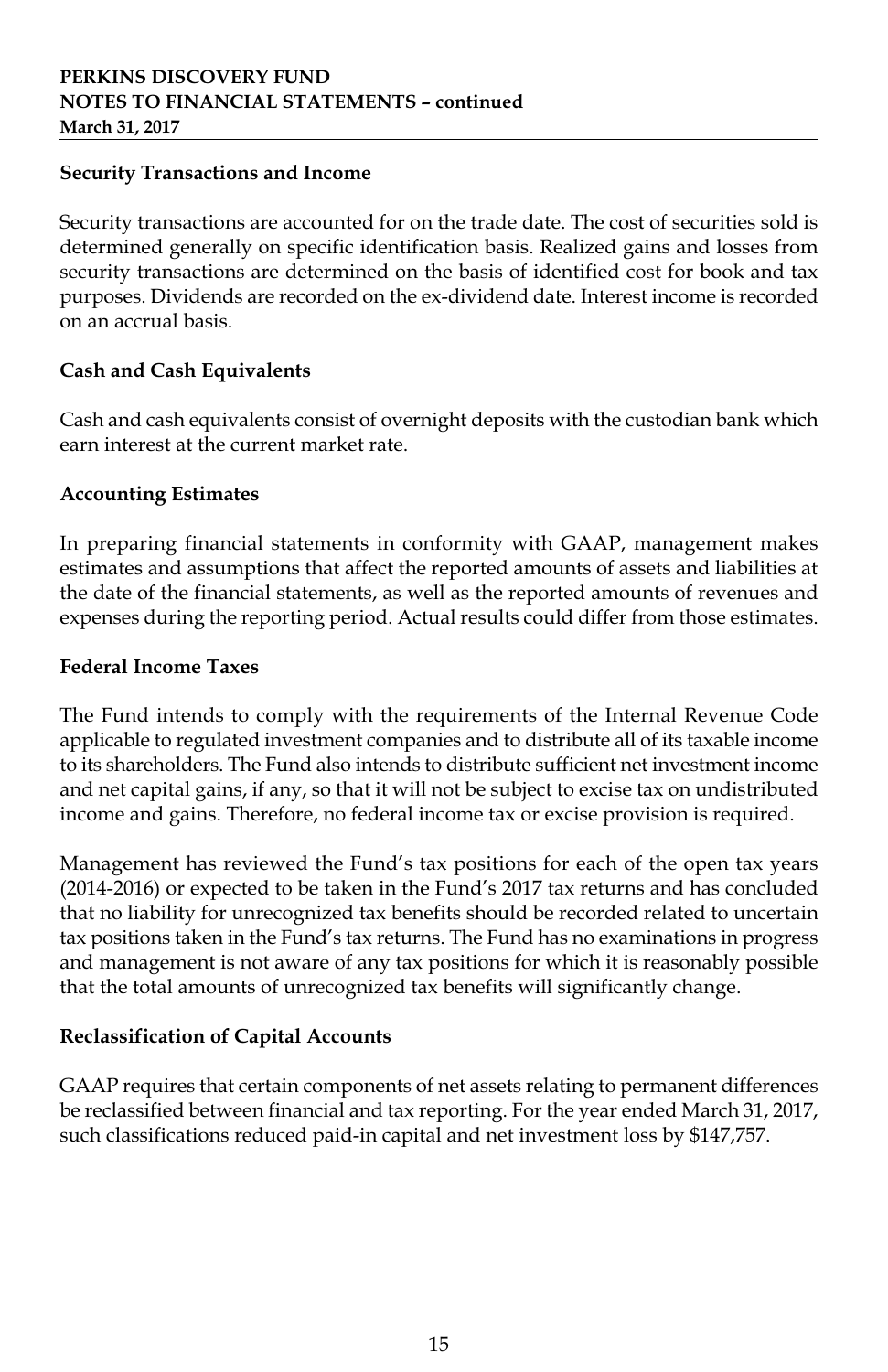## **NOTE 2 – INVESTMENT ADVISORY AND DISTRIBUTION AGREEMENTS AND OTHER TRANSACTIONS WITH AFFILIATES**

Pursuant to an Investment Advisory Agreement, the Advisor, Perkins Capital Management, Inc. ("Perkins") provides investment services for an annual fee of 1.00% of average daily net assets of the Fund.

Perkins received and waived investment management fees and reimbursed expenses for the year ended March 31, 2017 as follows:

| <b>Fee Earned</b> | <b>Fee Waived</b> | <b>Expenses Reimbursed</b> |
|-------------------|-------------------|----------------------------|
| \$68,813          | \$61.169          |                            |

Perkins has contractually agreed to reduce its fees and/or pay Fund expenses (excluding interest, distribution fees pursuant to Rule 12b-1 Plans, taxes, acquired fund fees and expenses, brokerage commissions, dividend expenses on short sales and other expenditures which are capitalized in accordance with GAAP, other extraordinary expenses not incurred in the ordinary course of such Fund's business, and expenses incurred under a shareholder servicing or administrative servicing plan, if applicable) in order to limit Total Annual Fund Operating Expenses After Fee Waiver and/or Expense Reimbursement for shares of the Fund to 2.25% of the Fund's average net assets until July 31, 2016 and 2.50% of the Fund's average net assets through July 31, 2017 (the "Expense Cap"). The Agreement may be terminated at any time by the Board upon 60 days' notice to Perkins, or by Perkins with the consent of the Board. Each waiver or reimbursement of an expense by Perkins is subject to repayment by the Fund within the three fiscal years following the fiscal year in which the expense was incurred, provided that the Fund is able to make the repayment without exceeding the expense limitation in place at the time of the waiver or reimbursement and at the time the waiver or reimbursement is recouped.

The total amount of recoverable reimbursements for the Funds as of March 31, 2017, and expiration dates was as follows:

|          | <b>Recoverable Reimbursements and Expiration Dates</b> |          |           |
|----------|--------------------------------------------------------|----------|-----------|
| 2018     | 2019                                                   | 2020     | Total     |
| \$72.133 | \$81.786                                               | \$61.169 | \$215,088 |

The Fund has adopted a Distribution Plan (the "Plan") in accordance with Rule 12b-1 under the 1940 Act, providing for the payment of distribution and service fees to Perkins as Distribution Coordinator of the Fund. The Plan provides that the Fund may pay a fee to Perkins at an annual rate of up to 0.25% of average daily net assets of the Fund in consideration for distribution related services.

The Fund has adopted a shareholder service plan. Under a shareholder services plan, the Fund may pay an authorized firm up to 0.25% on an annualized basis of average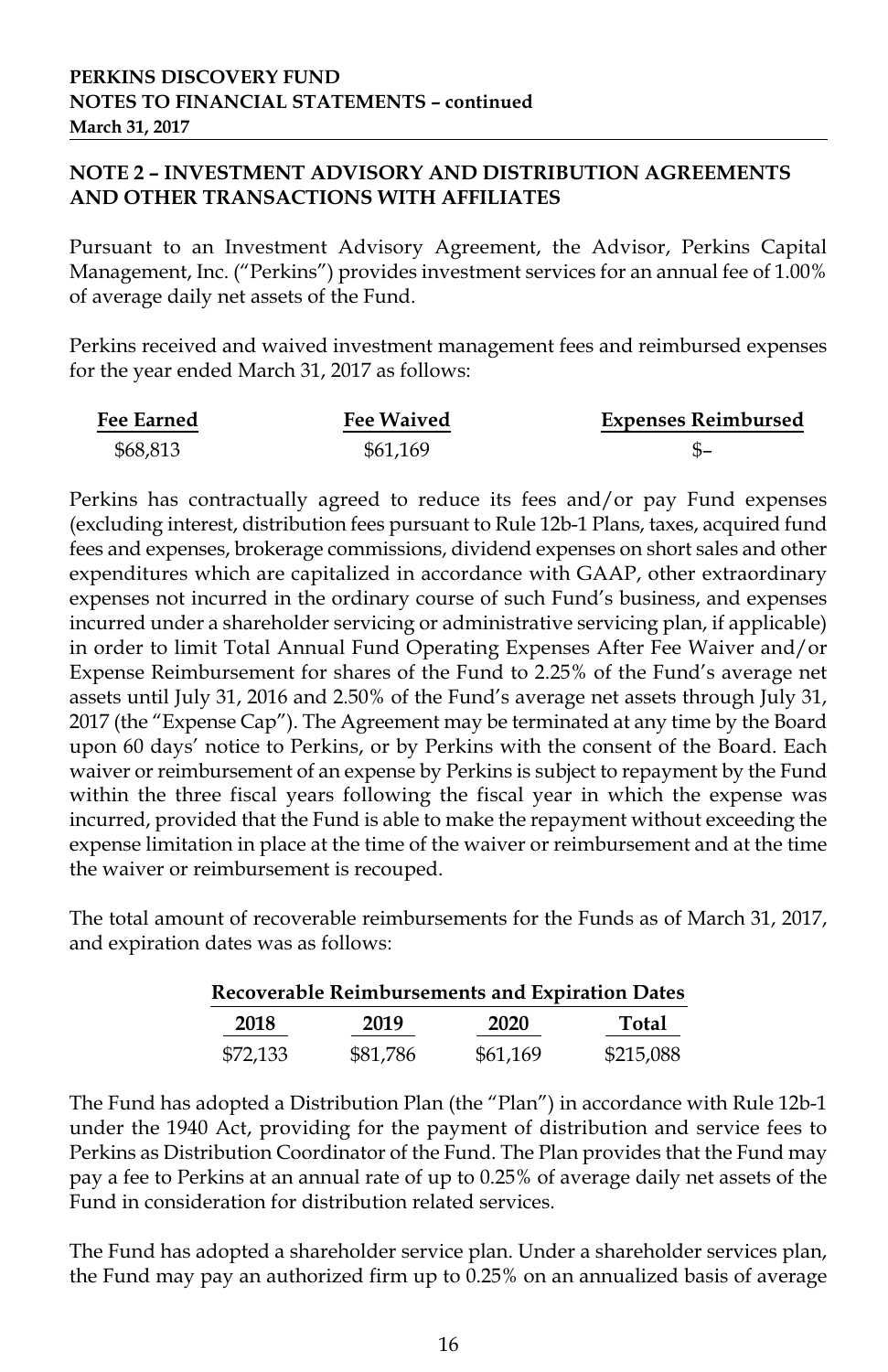daily net assets attributable to its customers who are shareholders. For this fee, the authorized firms may provide a variety of services, such as: 1) receiving and processing shareholder orders; 2) performing the accounting for the shareholder's account; 3) maintaining retirement plan accounts; 4) answering questions and handling correspondence for individual accounts; 5) acting as the sole shareholder of record for individual shareholders; 6) issuing shareholder reports and transaction confirmations; 7) executing daily investment "sweep" functions; and 8) furnishing investment advisory services.

For the year ended March 31, 2017, the following expenses were incurred:

| <b>Class</b><br>Type of Plan |                             | <b>Fees Incurred</b> |
|------------------------------|-----------------------------|----------------------|
| Investor                     | 12b-1                       | \$17,203             |
| Investor                     | <b>Shareholder Services</b> | \$2.156              |

First Dominion Capital Corp. ("FDCC") acts as the Fund's principal underwriter and distributor in the continuous public offering of the Fund's shares. For the year ended March 31, 2017, FDCC received no commissions or underwriting fees from the sale of the Fund's shares.

Commonwealth Fund Services, Inc. ("CFS"), acts as the Fund's administrator, transfer and dividend disbursing agent and accounting agent. As administrator, CFS provides shareholder, recordkeeping, administrative and blue-sky filing services. For the year ended March 31, 2017, the following fees were earned:

| Record Keeping & |                       |                         |
|------------------|-----------------------|-------------------------|
| Administration   | <b>Transfer Agent</b> | <b>Accounting Agent</b> |
| \$15,621         | \$12,078              | \$20,617                |

Certain officers of the Trust are also officers and/or directors of FDCC and CFS. Additionally, John H. Lively of the Law Offices of John H. Lively and Associates, Inc., a member of The 1940 Act Law Group<sup>TM</sup>, serves as legal counsel to the Trust. John H. Lively, Secretary of the Trust, is the owner of the Law Offices of John H. Lively and Associates, Inc. Mr. Lively receives no special compensation from the Trust or the Fund for serving as an officer of the Trust.

## **NOTE 3 – INVESTMENTS**

The cost of purchases and proceeds from the sales of securities other than short-term notes for the year ended March 31, 2017, were as follows

| <b>Purchases</b> | <b>Sales</b> |
|------------------|--------------|
| \$1,187,194      | \$2,091,113  |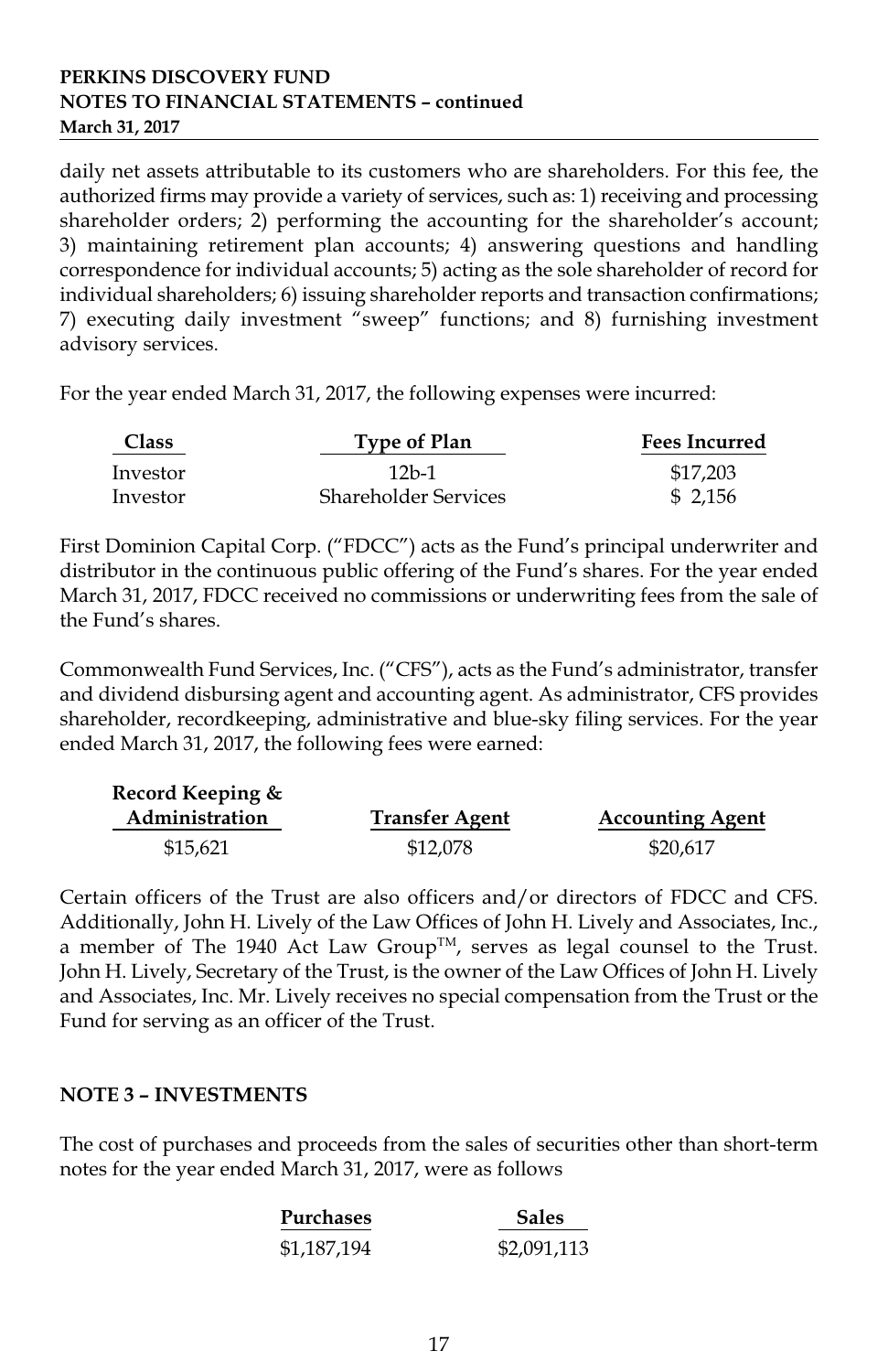## **NOTE 4 – DISTRIBUTIONS TO SHAREHOLDERS AND TAX COMPONENTS OF CAPITAL**

Distributions are determined on a tax basis and may differ from net investment income and realized capital gains for financial reporting purposes. Differences may be permanent or temporary. Permanent differences are reclassified among capital accounts in the financial statements to reflect their tax character. Temporary differences arise when certain items of income, expense, gain or loss are recognized in different periods for financial statement and tax purposes; these differences will reverse at some time in the future. Differences in classification may also result from the treatment of short-term gains as ordinary income for tax purposes.

During the year ended March 31, 2017 and the year ended March 31, 2016, no distributions were paid.

As of March 31, 2017, the components of distributable earnings (accumulated loss) on a tax basis were as follows:

| Late year loss deferrals                                  | $\frac{1}{2}$ (40,961) |
|-----------------------------------------------------------|------------------------|
| Accumulated net realized gain (loss)                      | (925, 189)             |
| Net unrealized appreciation (depreciation) on investments | 3,082,060              |
|                                                           | \$2,115,910            |

Losses incurred after December 31 within the taxable year are deemed to arise on the first day of the Fund's next taxable year. As of March 31, 2017, the Fund had \$40,961 of late year loss deferrals.

Under the Regulated Investment Company Modernization Act of 2010 ("2010 Act"), net capital losses recognized after December 31, 2010, may be carried forward indefinitely, and their character is retained as short-term and/or long-term losses. Under the laws in effect prior to the 2010 Act, pre-enactment net capital losses were carried forward for eight years and treated as short-term losses. As a transition rule, the 2010 Act requires that post-enactment net capital losses be used before preenactment net capital losses. As of March 31, 2016, the Fund has a capital loss carryforward of \$925,189 available to offset future capital gains. \$860,612 of the loss carryforward expires in 2018 and \$64,577 of short-term can be carried forward indefinitely.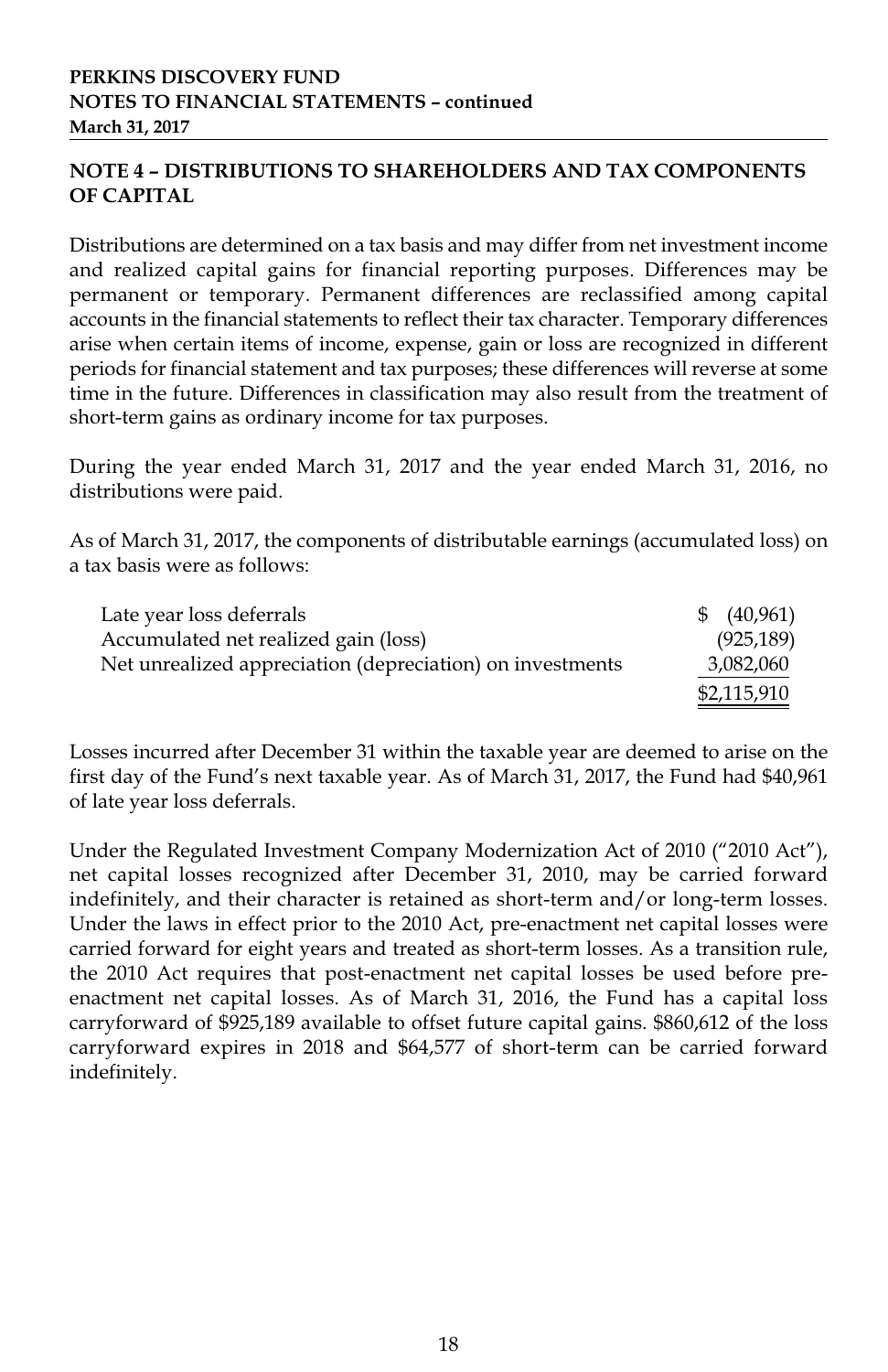Cost of securities for Federal Income tax purpose and the related tax-based net unrealized appreciation (depreciation) consists of:

|             | Gross        | Gross        | <b>Total Unrealized</b> |
|-------------|--------------|--------------|-------------------------|
|             | Unrealized   | Unrealized   | Appreciation            |
| Cost        | Appreciation | Depreciation | (Depreciation)          |
| \$3,368,517 | \$3,451,437  | \$(369,377)  | \$3,082,060             |

## **NOTE 5 – TRANSACTIONS IN SHARES OF BENEFICIAL INTEREST**

Shares of beneficial interest transactions for the Funds were:

|                         | Year ended<br>March 31, 2017 | Year ended<br>March 31, 2016 |
|-------------------------|------------------------------|------------------------------|
| Shares sold             | 11.570                       | 23,495                       |
| Shares redeemed         | (43,174)                     | (55,214)                     |
| Net increase (decrease) | (31,604)                     | (31,719)                     |

## **NOTE 6 – SUBSEQUENT EVENTS**

Management has evaluated all transactions and events subsequent to the date of the statement of assets and liabilities through the date on which these financial statements were issued. Except as already included in the notes to these financial statements, no additional items require disclosure.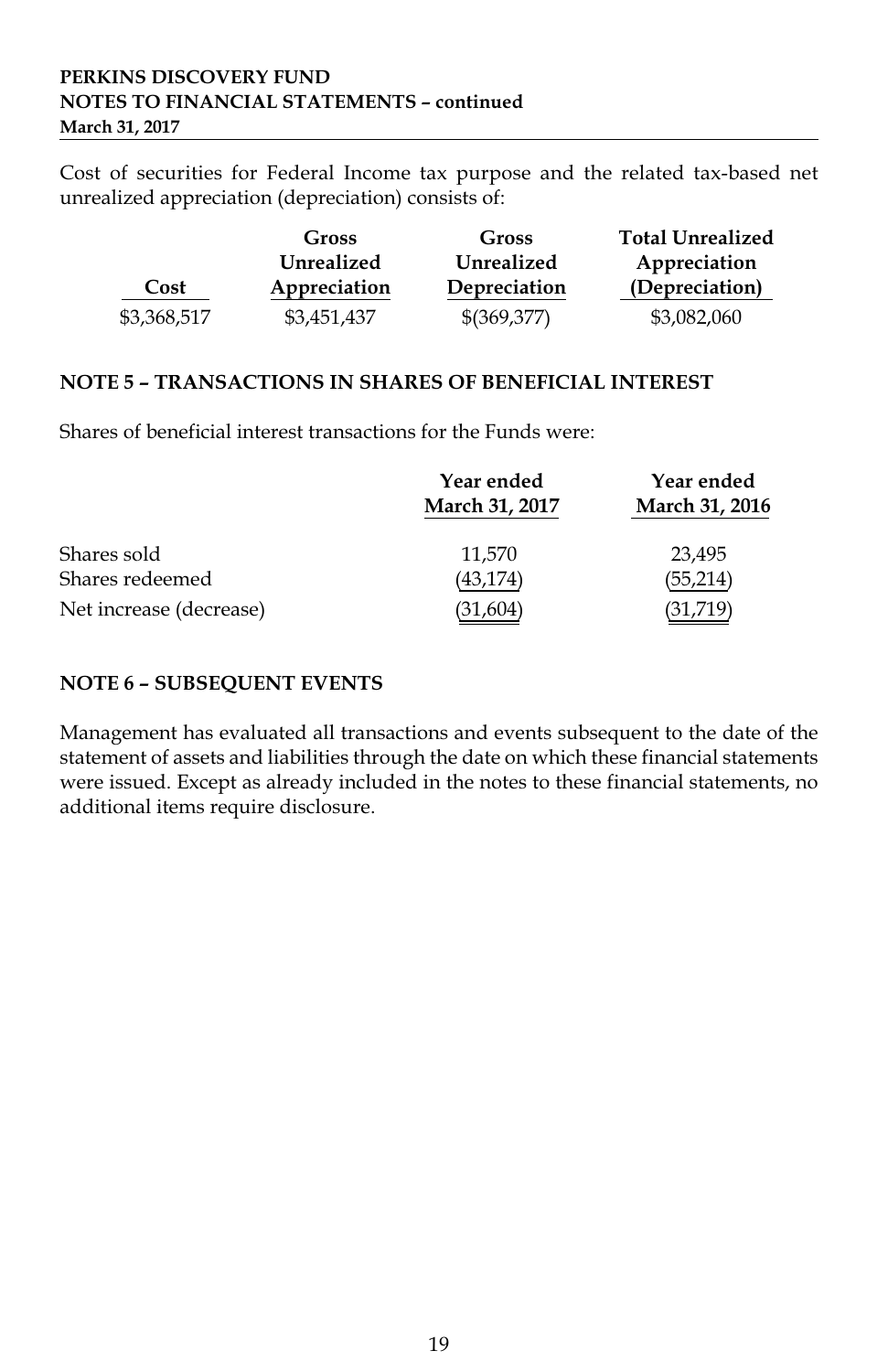#### **REPORT OF INDEPENDENT REGISTERED PUBLIC ACCOUNTING FIRM**

## **To the Shareholders of The Perkins Discovery Fund and the Board of Trustees of The World Funds Trust**

We have audited the accompanying statement of assets and liabilities, including the schedule of investments of The Perkins Discovery Fund, a series of shares of The World Funds Trust (The "Fund"), as of March 31, 2017, and the related statement of operations for the year then ended, the statements of changes in net assets for each of the two years in the period then ended, and the financial highlights for each of the five years in the period then ended. These financial statements and financial highlights are the responsibility of the Fund's management. Our responsibility is to express an opinion on these financial statements and financial highlights based on our audits.

We conducted our audits in accordance with the standards of the Public Company Accounting Oversight Board (United States). Those standards require that we plan and perform the audit to obtain reasonable assurance about whether the financial statements and financial highlights are free of material misstatement. The Fund is not required to have, nor were we engaged to perform, an audit of the Fund's internal control over financial reporting. Our audits included consideration of internal control over financial reporting as a basis for designing audit procedures that are appropriate in the circumstances, but not for the purpose of expressing an opinion on the effectiveness of the Fund's internal control over financial reporting. Accordingly, we express no such opinion. An audit includes examining, on a test basis, evidence supporting the amounts and disclosures in the financial statements. Our procedures included confirmation of securities owned as of March 31, 2017, by correspondence with the custodian. An audit also includes assessing the accounting principles used and significant estimates made by management, as well as evaluating the overall financial statement presentation. We believe that our audits provide a reasonable basis for our opinion.

In our opinion, the financial statements and financial highlights referred to above present fairly, in all material respects, the financial position of The Perkins Discovery Fund as of March 31, 2017, the results of its operations for the year then ended, the changes in its net assets for each of the two years in the period then ended, and the financial highlights for each of the five years in the period then ended, presented in conformity with accounting principles generally accepted in the United States of America.

#### **TAIT, WELLER & BAKER LLP**

**Philadelphia, Pennsylvania May 19, 2017**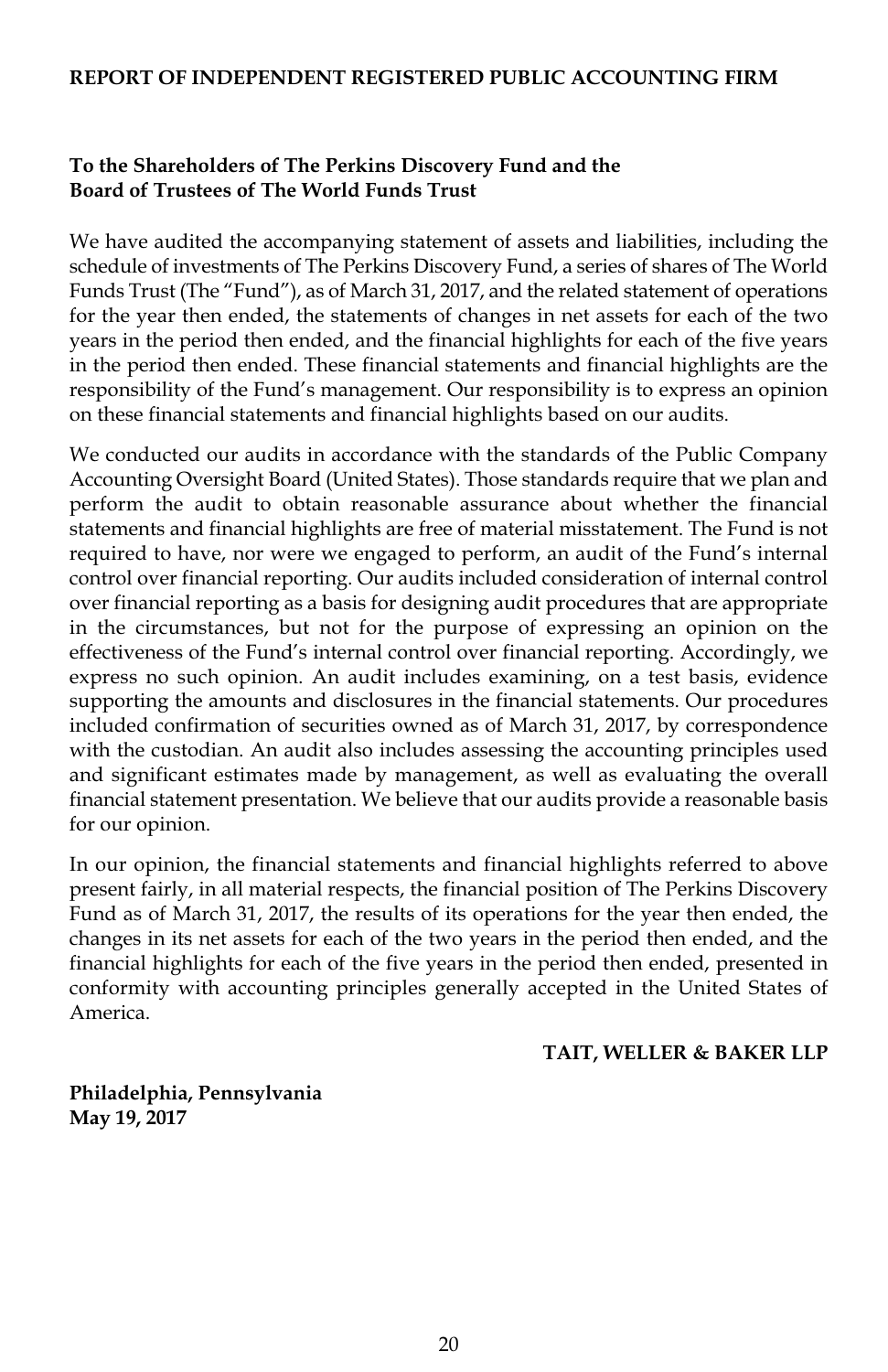Information pertaining to the trustees and officers of the Trust is set forth below. The names, addresses and birth years of the trustees and officers of the Trust, together with information as to their principal occupations during the past five years, are listed below. The Statement of Additional Information (the "SAI") includes additional information about the trustees and is available without charge upon request by calling, toll-free, (800) 673-0550.

Following is a list of the Trustees and executive officers of the Trust and their principal occupation over the last five years. The mailing address of each Trustee and officer is 8730 Stony Point Parkway, Suite 205, Richmond, VA, 23235, unless otherwise indicated.

| <b>NON-INTERESTED TRUSTEES</b> |              |                        |            |                |
|--------------------------------|--------------|------------------------|------------|----------------|
|                                | Term of      |                        | Number     |                |
|                                | Office       |                        | of Funds   |                |
|                                | and          | Principal              | in Fund    | Other          |
| Name, Age                      | Length       | Occupation(s)          | Complex    | Directorships  |
| and Position                   | of Time      | During the Past        | Overseen   | Held by        |
| with the Trust                 | Served       | <b>Five Years</b>      | by Trustee | <b>Trustee</b> |
| David J. Urban                 | Indefinite,  | Dean, Jones College of | 49         | None           |
| (62)                           | Since        | Business, Middle       |            |                |
| Trustee                        | June 2010    | <b>Tennessee State</b> |            |                |
|                                |              | University since July  |            |                |
|                                |              | 2013; Virginia         |            |                |
|                                |              | Commonwealth           |            |                |
|                                |              | University, Professor  |            |                |
|                                |              | of Marketing from      |            |                |
|                                |              | 1989 to 2013.          |            |                |
| Mary Lou H. Ivey               | Indefinite,  | Accountant, Harris,    | 49         | None           |
| (59)                           | <b>Since</b> | Hardy & Johnstone,     |            |                |
| Trustee                        | June 2010    | P.C., accounting firm, |            |                |
|                                |              | since 2008.            |            |                |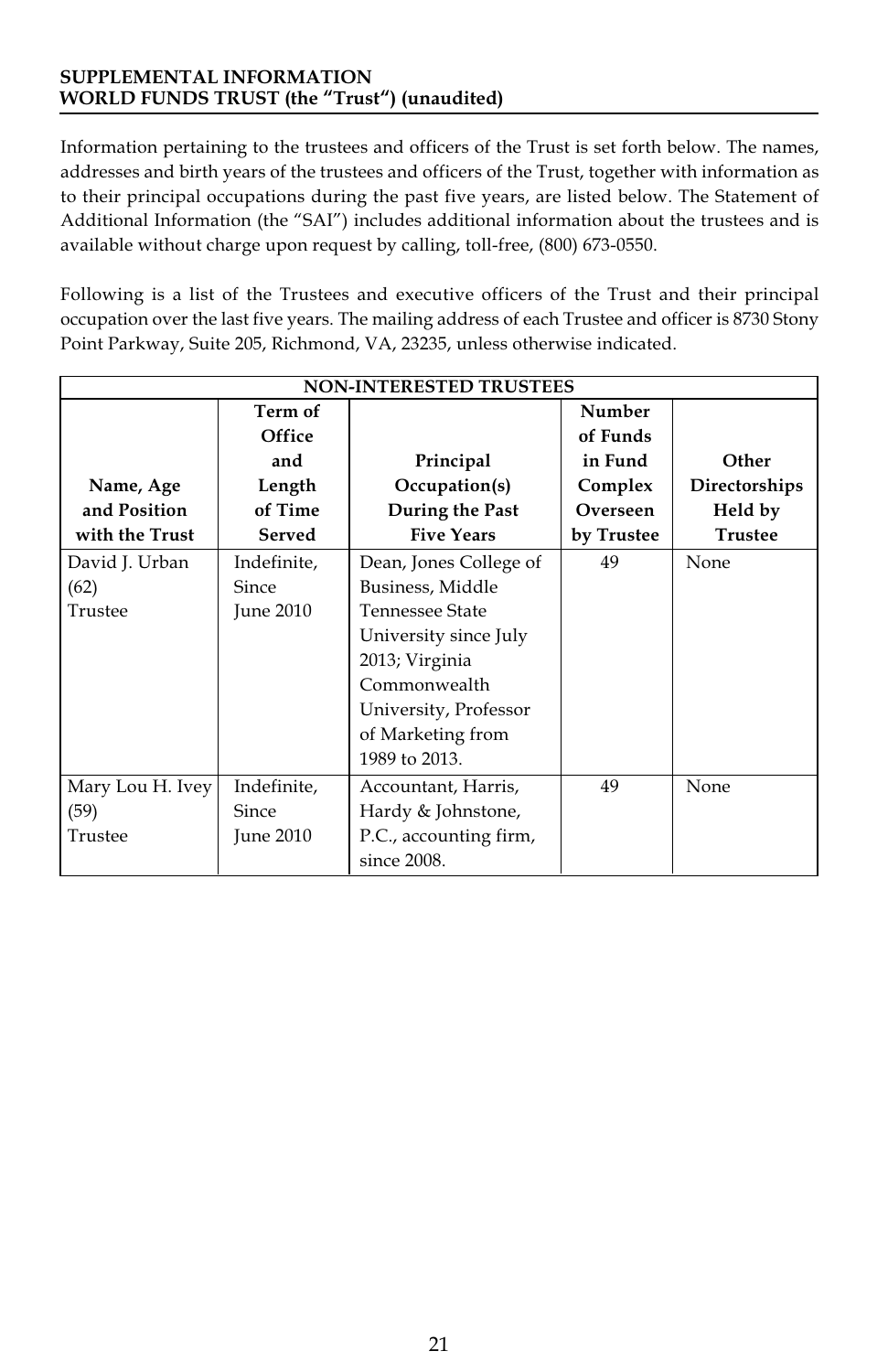|                   | Term of     |                                | <b>Number</b> |                 |
|-------------------|-------------|--------------------------------|---------------|-----------------|
|                   |             |                                |               |                 |
|                   | Office      |                                | of Funds      |                 |
|                   | and         | Principal                      | in Fund       | Other           |
| Name, Age         | Length      | Occupation(s)                  | Complex       | Directorships   |
| and Position      | of Time     | During the Past                | Overseen      | Held by         |
| with the Trust    | Served      | <b>Five Years</b>              | by Trustee    | <b>Trustee</b>  |
| Theo H. Pitt, Jr. | Indefinite; | Senior Partner,                | 49            | Independent     |
| (82)              | Since       | Community Financial            |               | Trustee of      |
| Trustee           | August 2013 | <b>Institutions Consulting</b> |               | Gardner Lewis   |
|                   |             | (bank consulting) since        |               | Investment      |
|                   |             | 1997 to present.               |               | Trust for the   |
|                   |             |                                |               | one series of   |
|                   |             |                                |               | that trust;     |
|                   |             |                                |               | Leeward         |
|                   |             |                                |               | Investment      |
|                   |             |                                |               | Trust for the   |
|                   |             |                                |               | one series of   |
|                   |             |                                |               | that trust;     |
|                   |             |                                |               | Hillman Capital |
|                   |             |                                |               | Management      |
|                   |             |                                |               | Investment      |
|                   |             |                                |               | Trust for the   |
|                   |             |                                |               | one series of   |
|                   |             |                                |               | that trust; and |
|                   |             |                                |               | Starboard       |
|                   |             |                                |               | Investment      |
|                   |             |                                |               | Trust for the   |
|                   |             |                                |               | 17 series of    |
|                   |             |                                |               | that trust;     |
|                   |             |                                |               | (all registered |
|                   |             |                                |               | investment      |
|                   |             |                                |               | companies).     |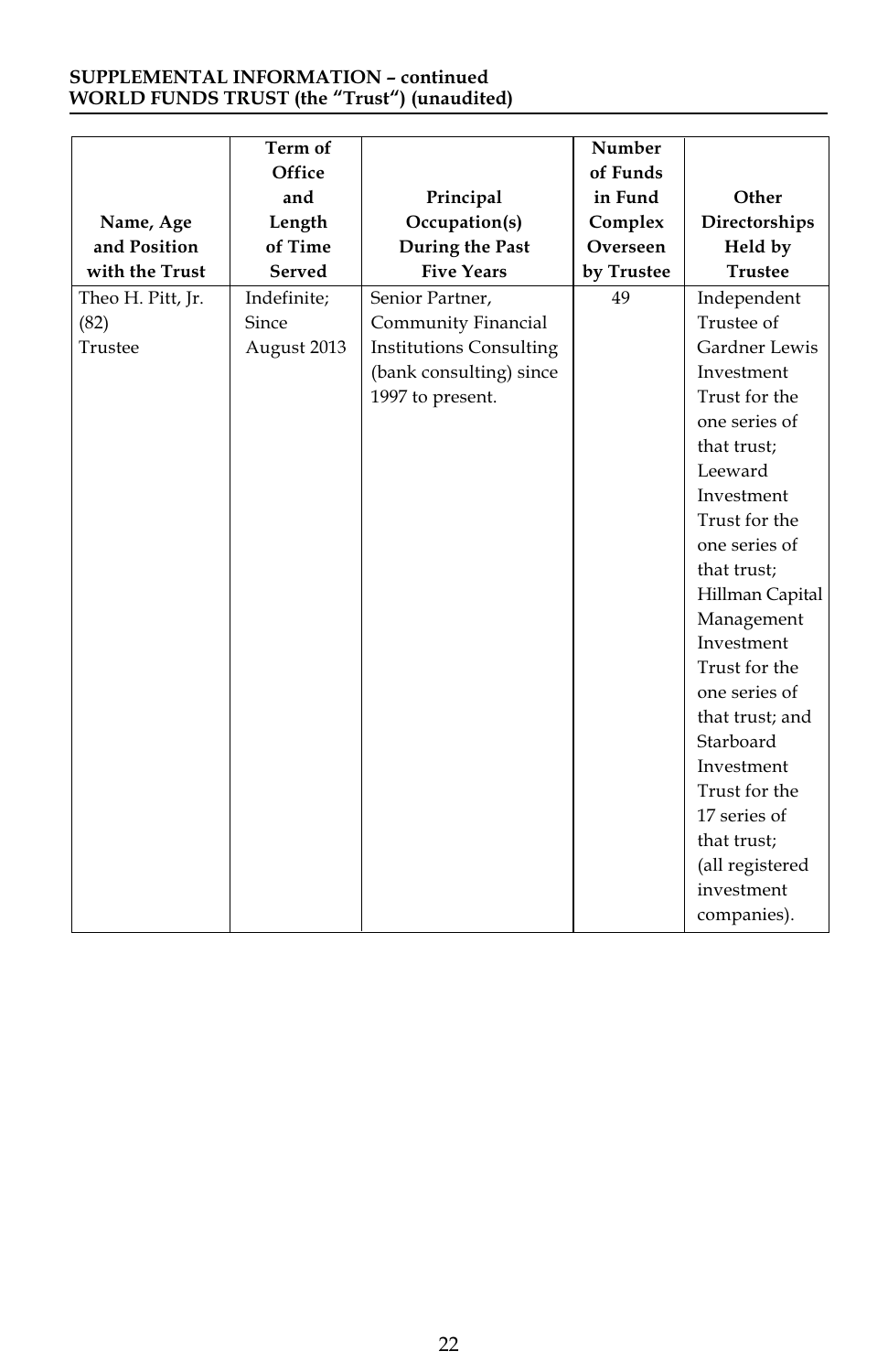| <b>OFFICERS WHO ARE NOT TRUSTEES</b>                                             |                                          |                                                                                                                                                                                                                                                                    |                  |                  |
|----------------------------------------------------------------------------------|------------------------------------------|--------------------------------------------------------------------------------------------------------------------------------------------------------------------------------------------------------------------------------------------------------------------|------------------|------------------|
|                                                                                  | Term of                                  |                                                                                                                                                                                                                                                                    | Number           |                  |
|                                                                                  | Office                                   |                                                                                                                                                                                                                                                                    | of Funds         |                  |
|                                                                                  | and                                      | Principal                                                                                                                                                                                                                                                          | in Fund          | Other            |
| Name, Age                                                                        | Length                                   | Occupation(s)                                                                                                                                                                                                                                                      | Complex          | Directorships    |
| and Position                                                                     | of Time                                  | During the Past                                                                                                                                                                                                                                                    | Overseen         | Held by          |
| with the Trust                                                                   | Served                                   | <b>Five Years</b>                                                                                                                                                                                                                                                  | by Trustee       | <b>Trustee</b>   |
| John Pasco III<br>(72)<br>President and<br>Principal<br><b>Executive Officer</b> | Indefinite,<br>Since<br>June 2010        | President, Treasurer<br>and Director of<br>Commonwealth Fund<br>Services, Inc., the<br>Trust's Administrator,<br>Transfer Agent,<br>Disbursing Agent, and<br><b>Accounting Services</b><br>Agent since 1993; and<br>President and Director<br>of First Dominion    | N/A              | N/A              |
| Karen M. Shupe<br>(53)                                                           | Indefinite,<br>Since                     | Capital Corp., the<br>Trust's underwriter.<br>Mr. Pasco is a certified<br>public accountant.<br>Managing Director of<br>Fund Operations,                                                                                                                           | N/A              | N/A              |
| Treasurer and<br>Principal<br>Financial Officer                                  | <b>June 2008</b>                         | Commonwealth Fund<br>Services, Inc.,<br>2003-present.                                                                                                                                                                                                              |                  |                  |
| David Bogaert<br>(53)<br>Vice President                                          | Indefinite,<br>Since<br>November<br>2013 | Managing Director of<br>Business Development,<br>Commonwealth Fund<br>Services, Inc., October<br>2013 - present; Senior<br>Vice President of<br><b>Business Development</b><br>and other positions for<br>Huntington Asset<br>Services, Inc. from<br>1986 to 2013. | N/A              | N/A              |
| Ann T.<br>MacDonald<br>(62)<br>Assistant<br>Treasurer                            | Indefinite,<br>Since<br>November<br>2015 | Director, Fund<br>Administration and<br>Fund Accounting,<br>Commonwealth<br>Fund Services,<br>Inc., 2003 - present.                                                                                                                                                | $\overline{N/A}$ | $\overline{N/A}$ |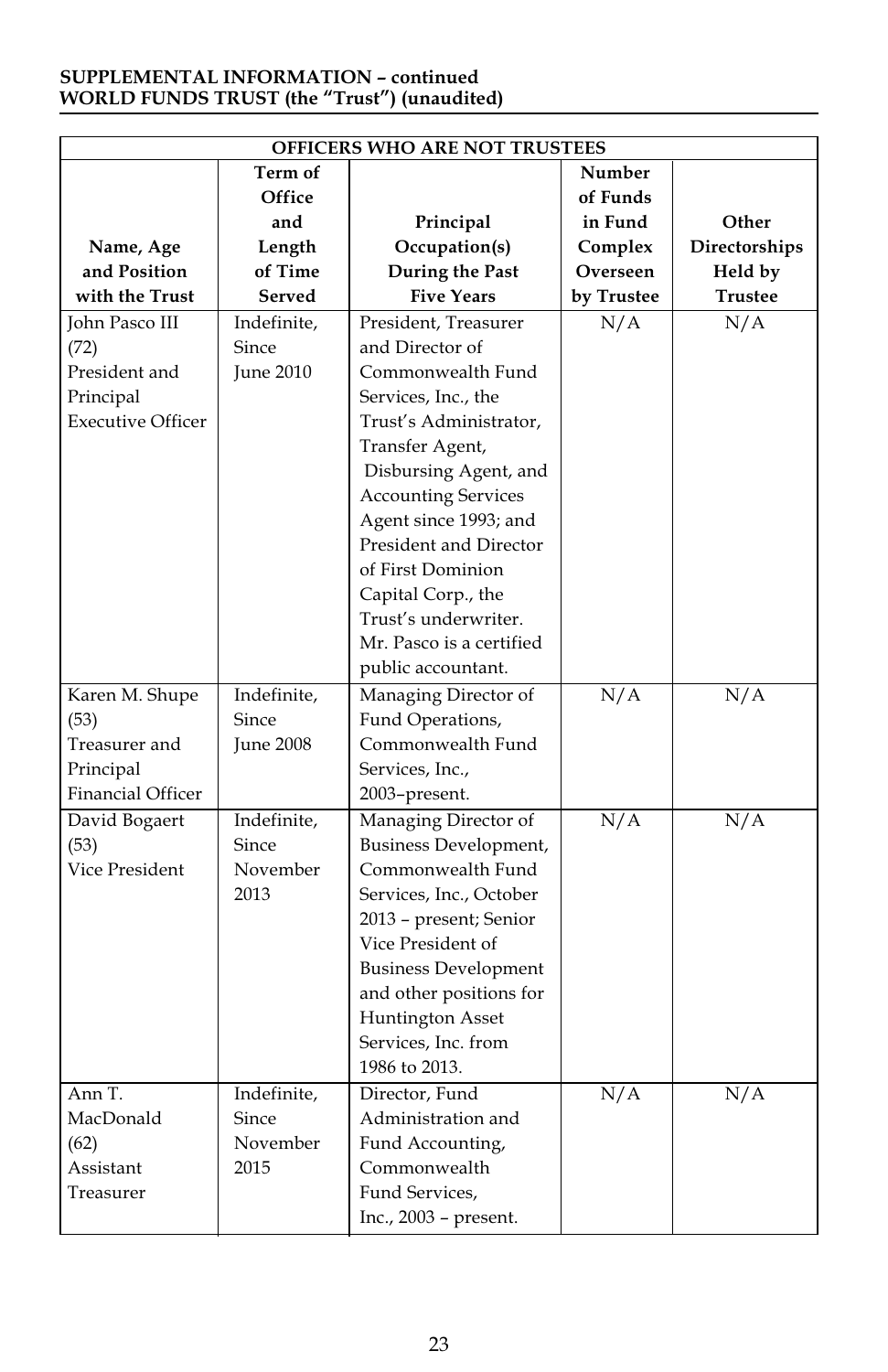| Name, Age<br>and Position<br>with the Trust                 | Term of<br>Office<br>and<br>Length<br>of Time<br>Served | Principal<br>Occupation(s)<br>During the Past<br><b>Five Years</b>                                                                                                          | Number<br>of Funds<br>in Fund<br>Complex<br>Overseen<br>by Trustee | Other<br>Directorships<br>Held by<br><b>Trustee</b> |
|-------------------------------------------------------------|---------------------------------------------------------|-----------------------------------------------------------------------------------------------------------------------------------------------------------------------------|--------------------------------------------------------------------|-----------------------------------------------------|
| John H. Lively<br>(48)<br>Secretary                         | Indefinite,<br>Since<br>November<br>2013                | Attorney, The Law<br>Offices of John H. Lively<br>& Associates, Inc.<br>(law firm), March<br>2010 to present.                                                               | N/A                                                                | N/A                                                 |
| Holly B.<br>Giangiulio<br>(54)<br>Assistant<br>Secretary    | Indefinite,<br>Since<br>May 2015                        | Managing Director,<br>Corporate Operations,<br>Commonwealth Fund<br>Services, Inc., January<br>2015-present, Corporate<br>Accounting and HR<br>Manager from<br>2010 to 2015 | N/A                                                                | N/A                                                 |
| Julian G. Winters<br>(48)<br>Chief<br>Compliance<br>Officer | Indefinite.<br>Since<br>August 2013                     | Managing Member of<br>Watermark Solutions.<br>LLC (investment<br>compliance and<br>consulting) since<br>March 2007.                                                         | N/A                                                                | N/A                                                 |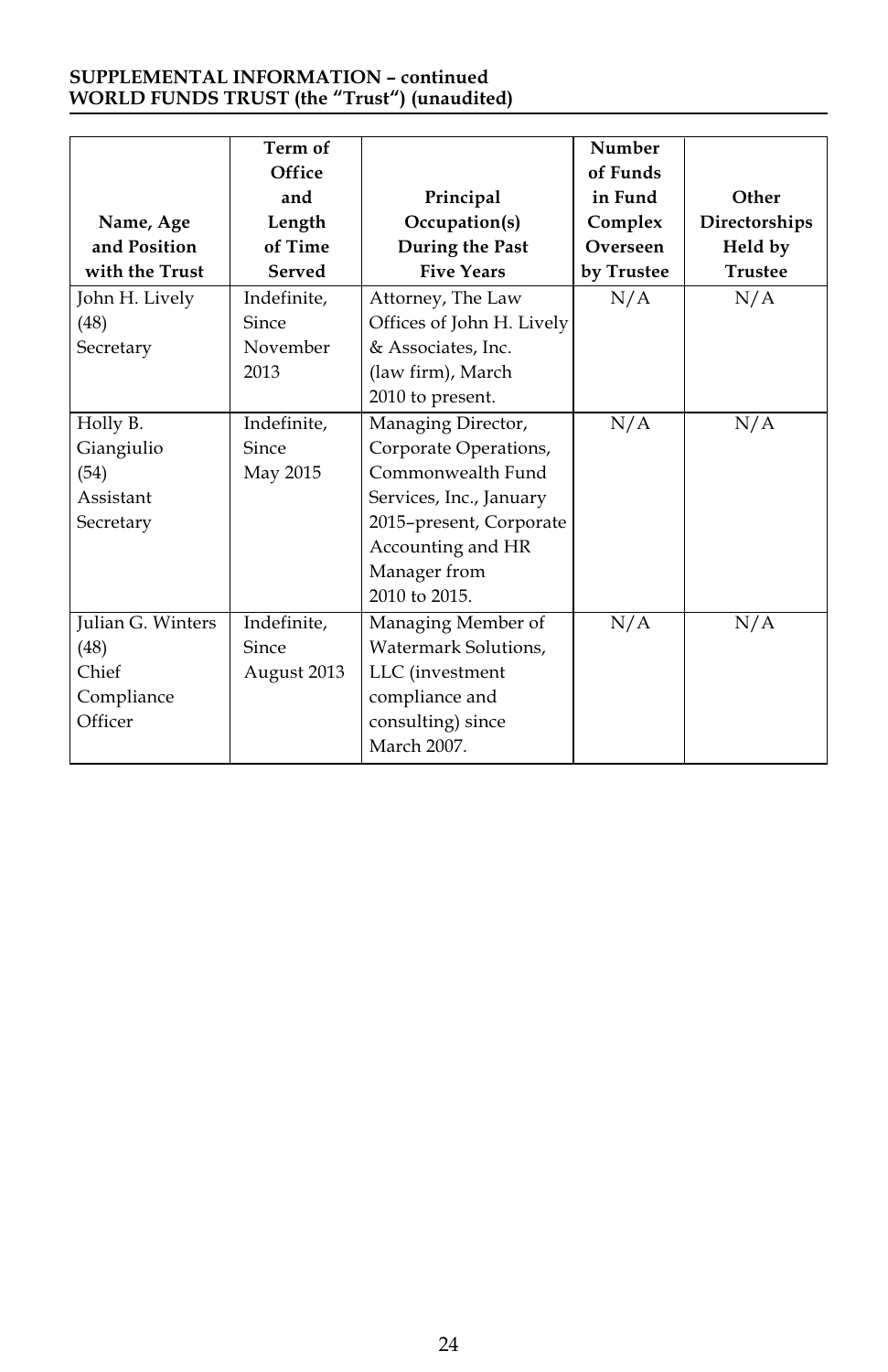## **VOTING PROXIES ON FUND PORTFOLIO SECURITIES**

A description of the policies and procedures that the Fund uses to determine how to vote proxies relating to securities held in the Fund's portfolio is available, without charge and upon request, by calling 1-800-637-0550 or on the SEC's website at www.sec.gov. Information regarding how the Fund voted proxies relating to portfolio securities during the most recent twelve months ended June 30 is available on or through the SEC's website at www.sec.gov.

## **QUARTERLY PORTFOLIO HOLDINGS**

The Fund files with the SEC a complete schedule of its portfolio holdings, as of the close of the first and third quarters of its fiscal year, on "Form N-Q". These filings are available, without charge and upon request, by calling 1-800-637-0550 or on the SEC's website at www.sec.gov. The Fund's Forms N-Q may be reviewed and copied at the SEC's Public Reference Room in Washington, D.C. Information on the operation of the Public Reference Room may be obtained by calling 1-800-SEC-0330.

## **APPROVAL OF THE ADVISORY CONTRACT RENEWAL**

At a meeting held on November 14-16, 2016, the Board of Trustees (the "Board") considered the renewal of the Investment Advisory Agreement (the "Advisory Agreement") between the Trust and Perkins Capital Management, Inc. (the "Adviser") in regard to the Perkins Discovery Fund.

Counsel reviewed with the Board a memorandum from Counsel dated October 20, 2016, and addressed to the Trustees that summarized, among other things, the fiduciary duties and responsibilities of the Board in reviewing and approving the renewal of the Advisory Agreement between the Trust and the Adviser on behalf of the Perkins Discovery Fund. A copy of this memorandum was circulated to the Trustees in advance of the Meeting. Counsel discussed with the Trustees the types of information and factors that should be considered by the Board in order to make an informed decision regarding the approval of the continuation of the Advisory Agreement, including the following material factors: (i) the nature, extent, and quality of the services provided by the Adviser; (ii) the investment performance of the Perkins Discovery Fund; (iii) the costs of the services to be provided and profits to be realized by the Adviser from the relationship with the Perkins Discovery Fund; (iv) the extent to which economies of scale would be realized if the Perkins Discovery Fund grows and whether advisory fee levels reflect those economies of scale for the benefit of the Perkins Discovery Fund's investors; and (v) the Adviser's practices regarding possible conflicts of interest.

In assessing these factors and reaching its decisions, the Board took into consideration information furnished for the Board's review and consideration throughout the year at regular Board meetings, as well as information specifically prepared and/or presented in connection with the annual renewal process, including information presented to the Board in the Adviser's presentation earlier in the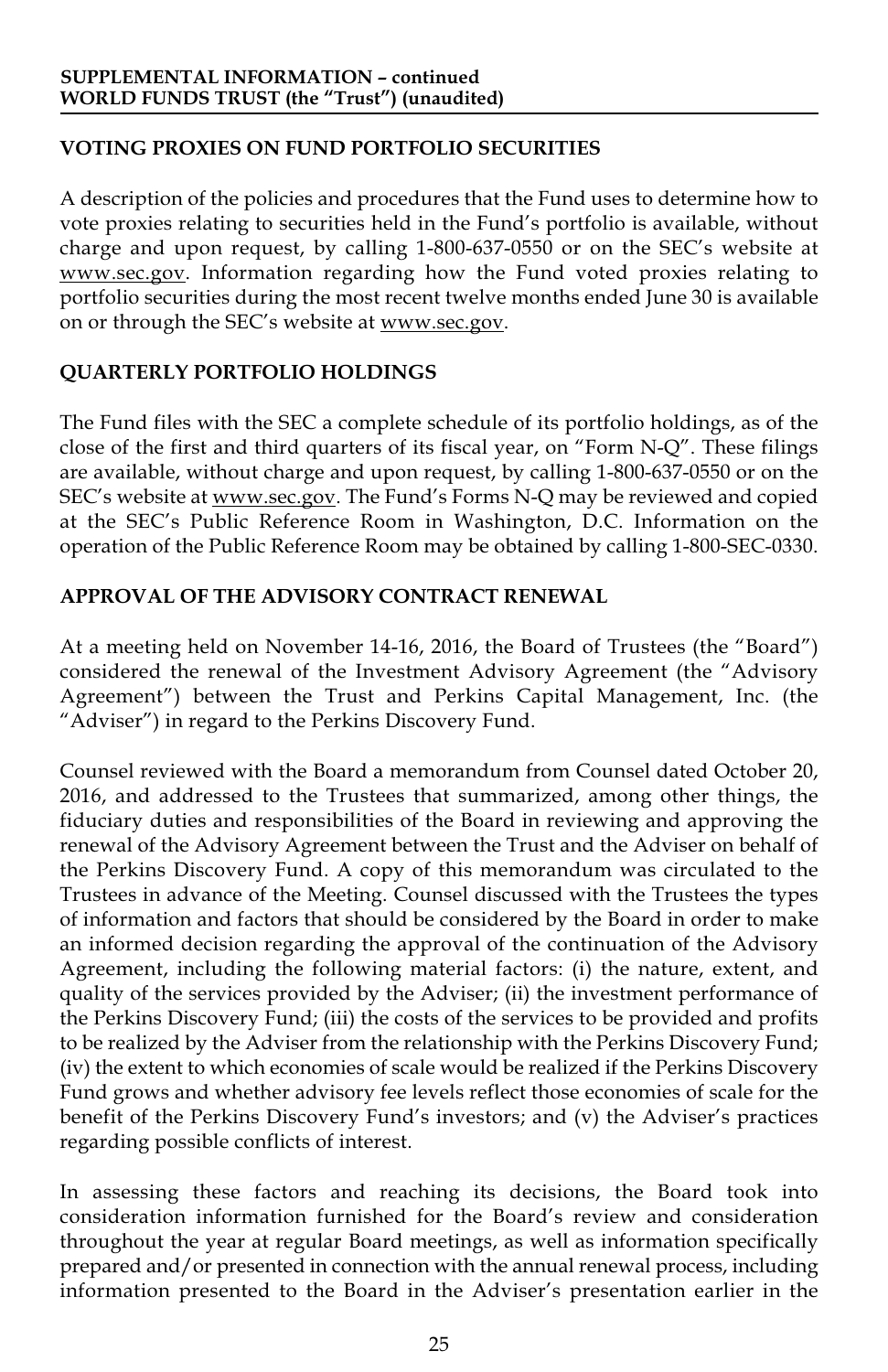Meeting. The Board requested and was provided with information and reports relevant to the annual renewal of the Advisory Agreement, including: (i) reports regarding the services and support provided to the Perkins Discovery Fund and its shareholders by the Adviser; (ii) quarterly assessments of the investment performance of the Perkins Discovery Fund by personnel of the Adviser; (iii) commentary on the reasons for the performance; (iv) presentations by Perkins Discovery Fund management addressing the Adviser's investment philosophy, investment strategy, personnel and operations; (v) compliance and audit reports concerning the Perkins Discovery Fund and the Adviser; (vi) disclosure information contained in the registration statement of the Trust and the Form ADV of the Adviser; and (vii) a memorandum from Counsel, that summarized the fiduciary duties and responsibilities of the Board in reviewing and approving the Advisory Agreement, including the material factors set forth above and the types of information included in each factor that should be considered by the Board in order to make an informed decision.

The Board also requested and received various informational materials including, without limitation: (i) documents containing information about the Adviser, including financial information, a description of personnel and the services provided to the Perkins Discovery Fund, information on investment advice, performance, summaries of Perkins Discovery Fund expenses, compliance program, current legal matters, and other general information; (ii) comparative expense and performance information for other mutual funds with strategies similar to the Perkins Discovery Fund; (iii) the anticipated effect of size on the Perkins Discovery Fund's performance and expenses; and (iv) benefits to be realized by the Adviser from its relationship with the Perkins Discovery Fund. The Board did not identify any particular information that was most relevant to its consideration to approve the Advisory Agreement and each Trustee may have afforded different weight to the various factors.

## *1. Nature, Extent and Quality of the Services Provided by the Adviser.*

In considering the nature, extent, and quality of the services provided by the Adviser, the Trustees reviewed the responsibilities of the Adviser under the Advisory Agreement. The Trustees reviewed the services being provided by the Adviser to the Perkins Discovery Fund, including, without limitation: the quality of its investment advisory services (including research and recommendations with respect to portfolio securities); its process for formulating investment recommendations and assuring compliance with the Perkins Discovery Fund's investment objective, strategies, and limitations, as well as for ensuring compliance with regulatory requirements; its coordination of services for the Perkins Discovery Fund among the service providers and the Independent Trustees; and its efforts to promote the Perkins Discovery Fund and grow its assets. The Trustees evaluated the Adviser's personnel, including the education and experience of the Adviser's personnel. The Trustees considered the expense limitation agreement in place for the Perkins Discovery Fund. The Trustees reflected on their meeting earlier with the representative from the Adviser. The Trustees considered information from the Adviser relating to the specific skill set of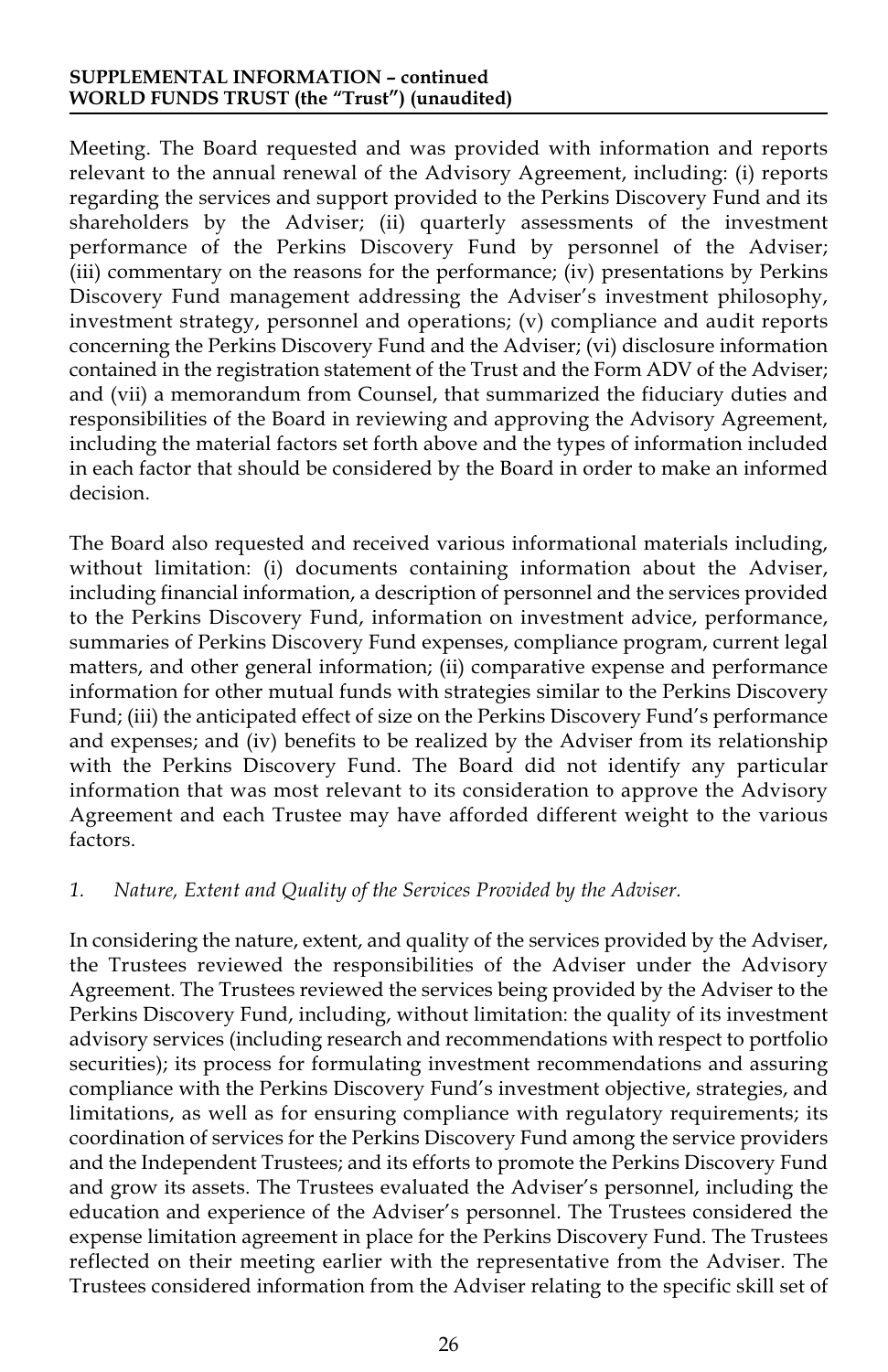the portfolio managers suited to continue implementing the Perkins Discovery Fund's investment strategy. After reviewing the foregoing information and further information in the materials provided by the Adviser (including the Adviser's Form ADV), the Board concluded that, in light of all the facts and circumstances, the nature, extent, and quality of the services provided by the Adviser were satisfactory and adequate for the Perkins Discovery Fund.

## *2. Investment Performance of the Perkins Discovery Fund and the Adviser.*

In considering the investment performance of the Perkins Discovery Fund and the Adviser, the Trustees compared the short and long-term performance of the Perkins Discovery Fund with the performance of funds with similar objectives managed by other investment advisers, as well as with aggregated peer group data. It was noted that the Perkins Discovery Fund compared to a number of benchmarks that may or may not relate to the unique style of the Perkins Discovery Fund. The Trustees noted that for the quarterly and one-year periods the Perkins Discovery Fund outperformed each benchmark while longer-term performance (other than the since inception period) underperformed the benchmarks – it was observed that the since-inception performance exceeded the benchmarks. It was noted that for the one year period ended September 30, 2016, the Perkins Discovery Fund's performance exceeded its category average – the Small Growth Category. It was also noted, however, that the Perkins Discovery Fund's longer-term performance, including for periods of threeyears, five-years, and ten-years, was below its category median. It was noted that for comparison purposes, the Trustees reviewed the peer Category performances for all funds in the Category which included 679 funds, many with asset levels above that of the Perkins Discovery Fund. The Trustees reflected on their conversations with representatives from Perkins and the explanation for the performance, as well as the strategy utilized for managing the Perkins Fund. The Trustees expressed the view that the performance record may make it difficult for Perkins to promote the Perkins Discovery Fund in light of the longer-term performance although they also acknowledge that the nature of category could result in significant performance swings if the category were to become more favorable in the marketplace. The Trustees also noted a comparison of a composite of separate accounts managed by Perkins provided in Perkins' response, which the Trustees observed that the Perkins Discovery Fund performed for most periods more favorably although the Trustees acknowledged that there may be a variety of factors that could affect the manner in which the separate accounts are managed relative to the Perkins Discovery Fund that may make the comparison less relevant. After reviewing and discussing the investment performance of the Perkins Discovery Fund further, the Adviser's experience managing the Perkins Discovery Fund, and other relevant factors, the Board concluded, in light of all the facts and circumstances, that the investment performance of the Perkins Discovery Fund and the Adviser was acceptable.

#### *3. Costs of the Services to be provided and profits to be realized by the Adviser.*

In considering the costs of the services to be provided and profits to be realized by the Adviser from the relationship with the Perkins Discovery Fund, the Trustees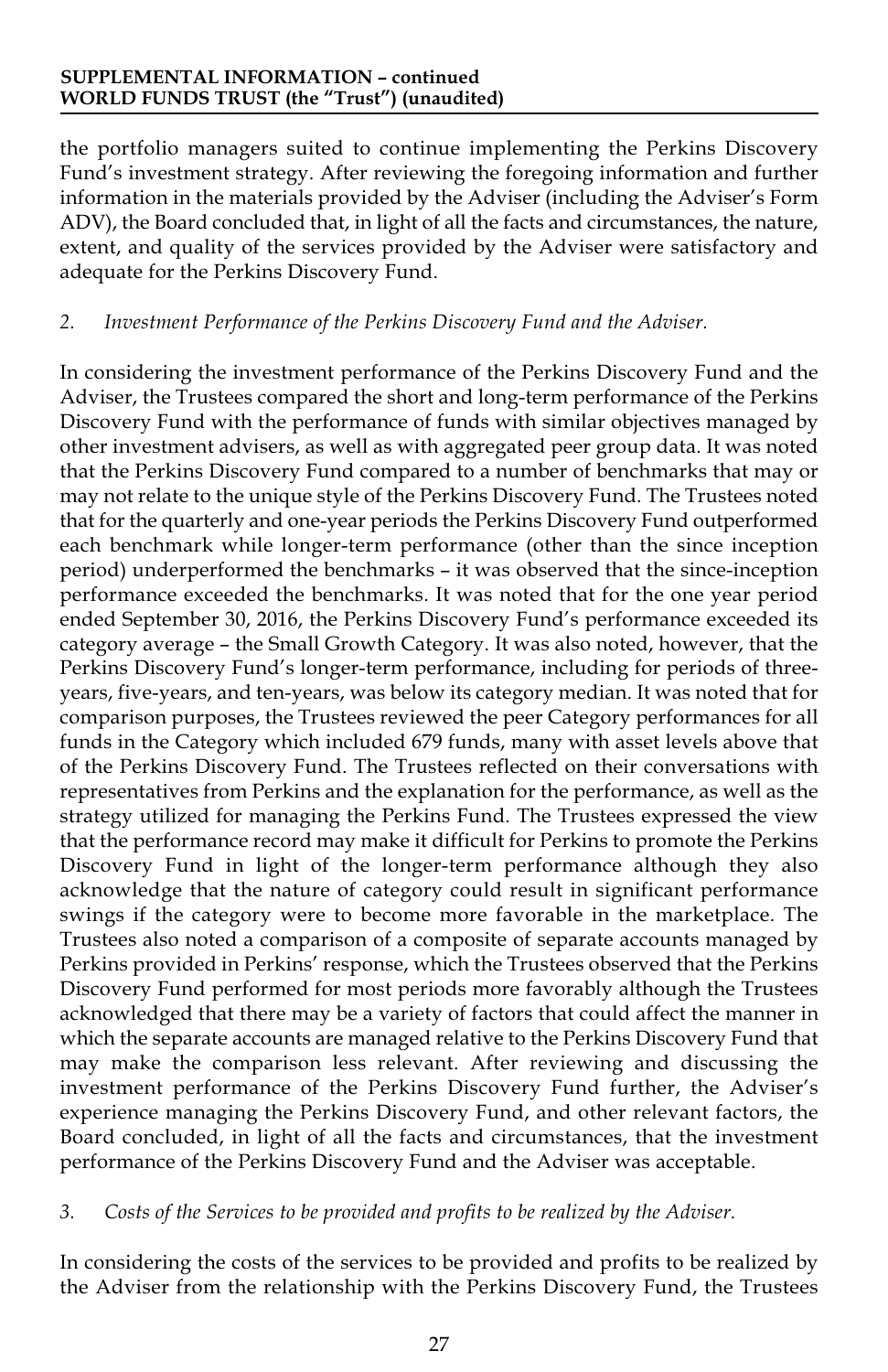considered: the Adviser's financial condition and the level of commitment to the Perkins Discovery Fund and the Adviser by the principals of the Adviser; the asset level of the Perkins Discovery Fund; the overall expenses of the Perkins Discovery Fund; and the nature and frequency of advisory fee payments. The Trustees reviewed information provided by the Adviser regarding its profits associated with managing the Perkins Discovery Fund. It was noted that the Adviser was not profitable with regard to its management of the Perkins Discovery Fund. The Trustees also considered potential benefits for the Adviser in managing the Perkins Discovery Fund. The Trustees then compared the fees and expenses of the Perkins Discovery Fund (including the management fee) to other comparable mutual funds. The Trustees noted that the Perkins Discovery Fund's management fee and expense ratios were on the higher range of the comparable funds. The Trustees also recognized that the Adviser has in place an expense limitation agreement for the Perkins Discovery Fund that reduces the overall fees, including the advisory fees. Based on the foregoing, the Board concluded that the fees to be paid to the Adviser by the Perkins Discovery Fund and the profits to be realized by the Adviser, in light of all the facts and circumstances, were fair and reasonable in relation to the nature and quality of the services provided by the Adviser.

#### *4. Economies of Scale.*

The Board next considered the impact of economies of scale on the Perkins Discovery Fund's size and whether advisory fee levels reflect those economies of scale for the benefit of the Perkins Discovery Fund's shareholders. The Trustees considered that while the management fee remained the same at all asset levels, the Perkins Discovery Fund's shareholders had experienced benefits from the Perkins Discovery Fund's expense limitation arrangement. The Trustees noted that the Perkins Discovery Fund's shareholders would continue to experience benefits from the expense limitation arrangement until the Perkins Discovery Fund's expenses fell below the cap set by the arrangement. Thereafter, the Trustees noted that the Perkins Discovery Fund's shareholders would continue to benefit from economies of scale under the Fund's agreements with service providers other than the Adviser. In light of its ongoing consideration of the Perkins Discovery Fund's asset levels, expectations for growth in the Perkins Discovery Fund, and fee levels, the Board determined that the Perkins Discovery Fund's fee arrangements, in light of all the facts and circumstances, were fair and reasonable in relation to the nature and quality of the services provided by the Adviser.

## *5. Adviser's Practices Regarding Possible Conflicts of Interest and Benefits to the Adviser.*

In considering the Adviser's practices regarding conflicts of interest, the Trustees evaluated the potential for conflicts of interest and considered such matters as the experience and ability of the advisory personnel assigned to the Perkins Discovery Fund; the basis of decisions to buy or sell securities for the Perkins Discovery Fund; and the substance and administration of the Adviser's code of ethics. The Trustees also considered disclosure in the registration statement of the Trust related to the Adviser's potential conflicts of interest. The Trustees considered that the Adviser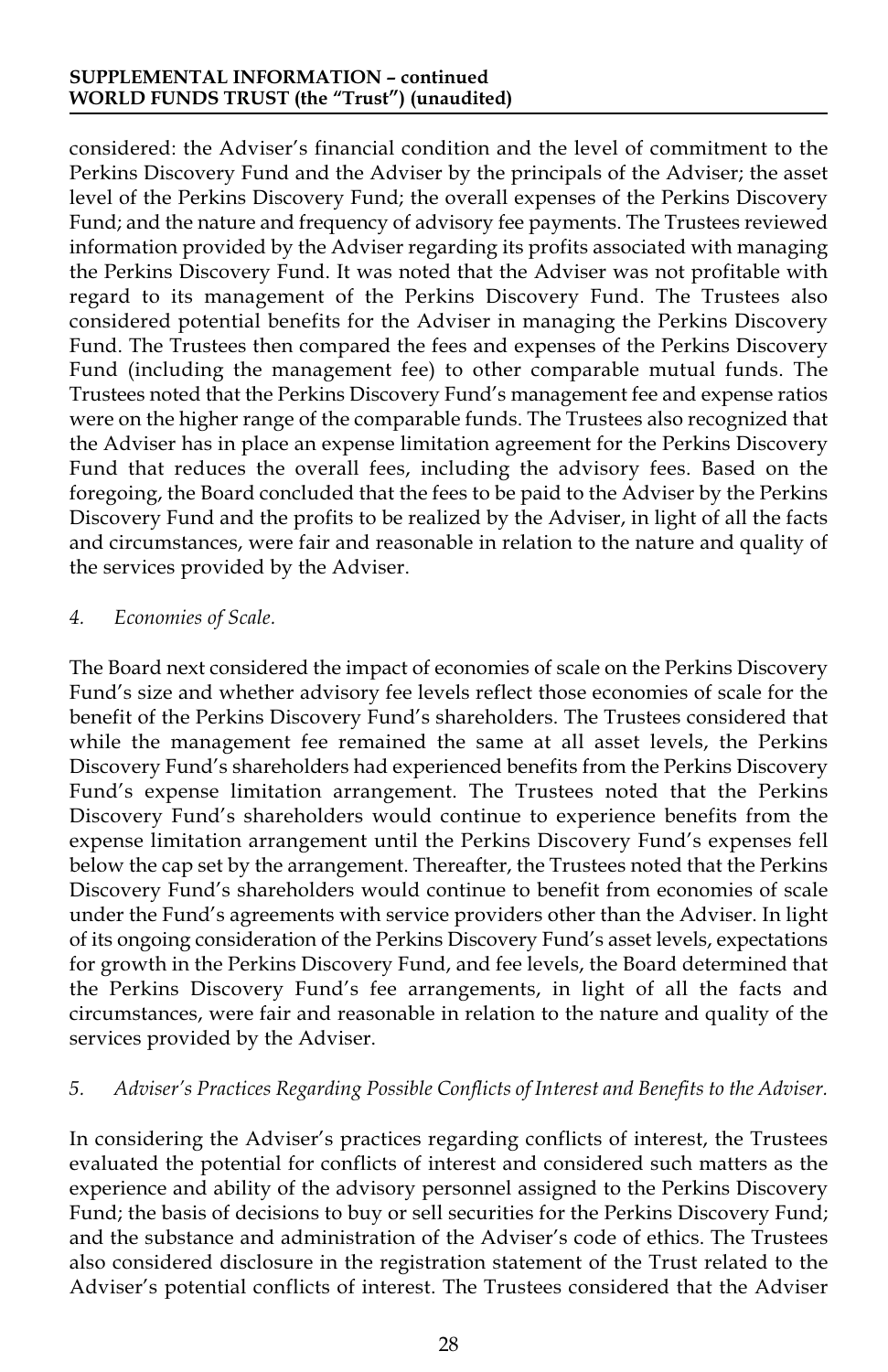utilizes soft dollars through Perkins Discovery Fund transactions and it also receives benefits from the publicity of managing a public fund. The Trustees also considered the Adviser may benefit by using the Perkins Discovery Fund as a place for smaller accounts. Based on the foregoing, the Board determined that the Adviser's standards and practices relating to the identification and mitigation of possible conflicts of interest were satisfactory.

After additional consideration of the factors delineated in the memorandum provided by Counsel and further discussion among the Board, the Board determined that the compensation payable under the Advisory Agreement was fair, reasonable and within a range of what could have been negotiated at arms-length in light of all the surrounding circumstances, and they resolved to approve the Advisory Agreement for an additional one-year term.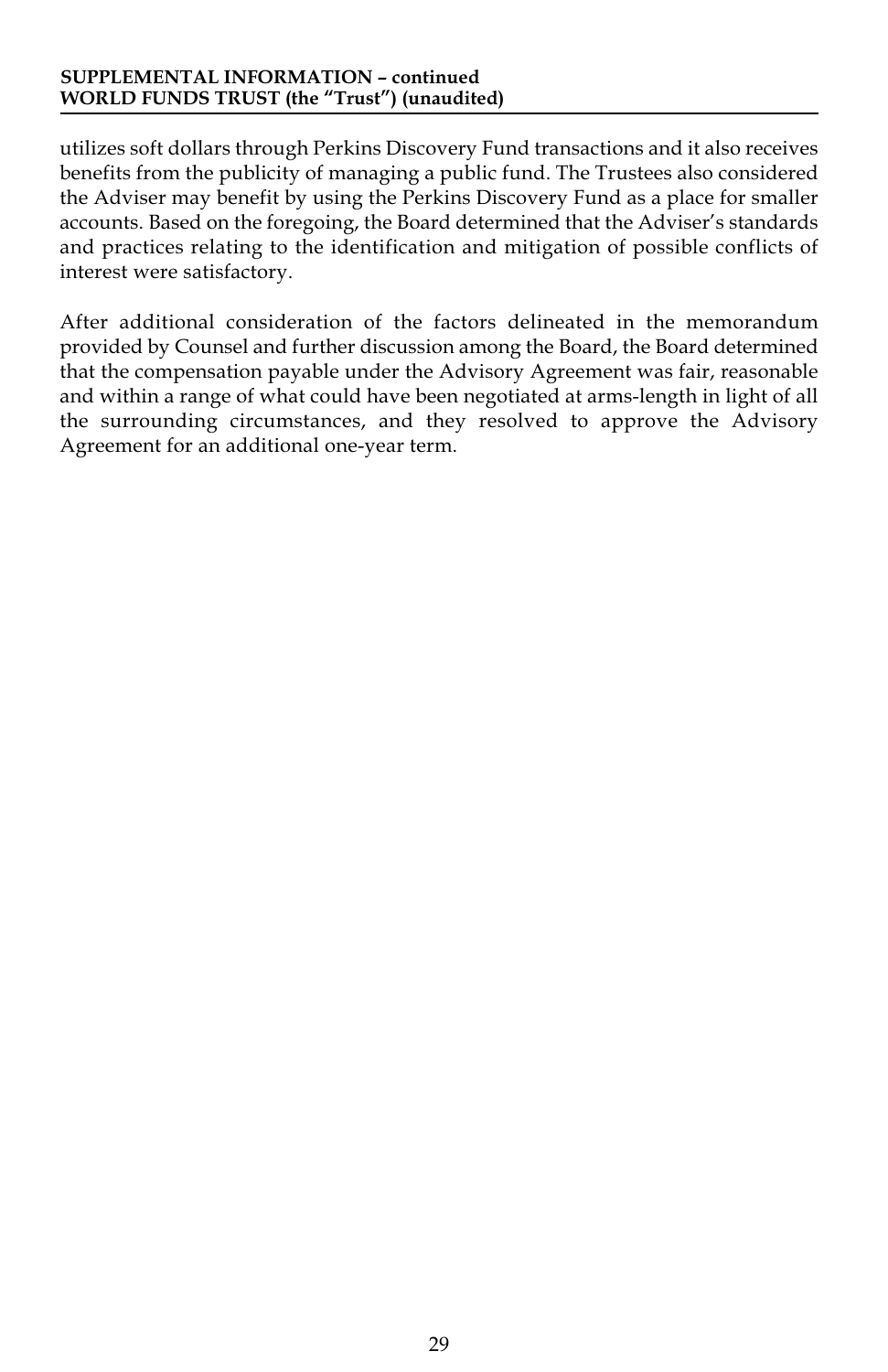## **Fund Expenses Example**

As a shareholder of the Fund, you incur two types of costs: (1) transaction costs, including redemption fees and (2) ongoing costs, including management fees, distribution (12b-1) fees, and other Fund expenses. This example is intended to help you understand your ongoing costs (in dollars) of investing in the Fund and to compare these costs with the ongoing costs of investing in other mutual funds. The example is based on an investment of \$1,000 invested at the beginning of the period, October 1, 2016 and held for the six months ended March 31, 2017.

## **Actual Expenses Example**

The first line of the table below provides information about actual account values and actual expenses. You may use the information in this line, together with the amount you invested, to estimate the expenses that you paid over the period. Simply divide your account value by \$1,000 (for example, an \$8,600 account value divided by \$1,000 = 8.6), then multiply the result by the number in the first line under the heading entitled "Expenses Paid During the Period" to estimate the expenses you paid on your account during this period.

## **Hypothetical Example for Comparison Purposes**

The second line of the table below provides information about hypothetical account values and hypothetical expenses based on the Fund's actual expense ratio and an assumed rate of return of  $5\%$  per year before expenses, which is not the Fund's actual return. The hypothetical account values and expenses may not be used to estimate the actual ending account balance or expenses you paid for the period. You may use this information to compare the ongoing costs of investing in the Fund and other funds. To do so, compare this 5% hypothetical example with the 5% hypothetical examples that appear in the shareholder reports of the other funds.

Please note that the expenses shown in the table are meant to highlight your ongoing costs only and do not reflect any transactional costs, such as sales charges (loads). Therefore, the second line of the table is useful in comparing ongoing costs only, and will not help you determine the relative total costs of owning different funds. In addition, if these transactional costs were included, your costs would have been higher.

|                       | <b>Beginning</b><br><b>Account Value</b><br>October 1, 2016 | Ending<br><b>Account Value</b><br>March 31, 2017 | Annualized<br>Expense<br>Ratio | <b>Expenses Paid</b><br><b>During Period</b><br>Ended*<br>March 31, 2017 |
|-----------------------|-------------------------------------------------------------|--------------------------------------------------|--------------------------------|--------------------------------------------------------------------------|
|                       |                                                             |                                                  |                                |                                                                          |
| <b>Investor Class</b> |                                                             |                                                  |                                |                                                                          |
| Actual                | \$1,000                                                     | 954.55                                           | 2.42%                          | \$11.79                                                                  |
| <b>Investor Class</b> |                                                             |                                                  |                                |                                                                          |
| Hypothetical**        | \$1,000                                                     | \$1,012.90                                       | 2.42%                          | \$12.14                                                                  |

\* Expenses are equal to the Fund's annualized expense ratio, multiplied by the average account value for the period, multiplied by 182 days in the most recent fiscal half year divided by 365 days in the current year.

\*\* 5% return before expenses.